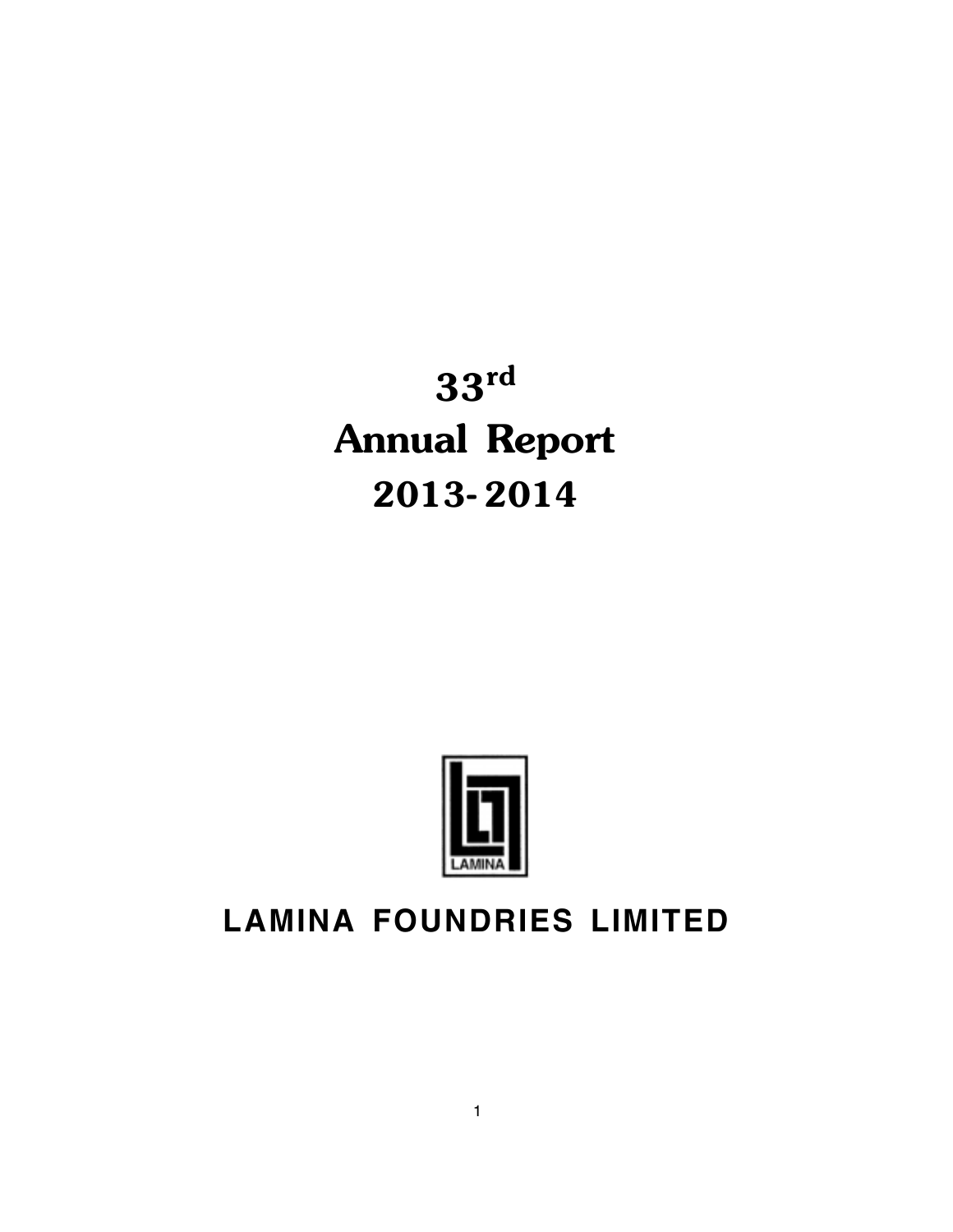## BOARD OF DIRECTORS

| <b>Managing Director</b>    | Sri Gopalkrishna Shenoy                                                                                                 |
|-----------------------------|-------------------------------------------------------------------------------------------------------------------------|
| <b>Directors</b>            | Sri N. V. Hegde                                                                                                         |
|                             | Sri T. R. Shenoy                                                                                                        |
|                             | Sri Guruprasad Adyanthaya                                                                                               |
|                             | Capt. N.P.Hegde, IN (Retd)                                                                                              |
|                             | Sri B. S. Baliga                                                                                                        |
|                             | Sri M. Rajendra                                                                                                         |
|                             | <b>Sri Vishal Hegde</b>                                                                                                 |
|                             | Dr. N. K. Thingalaya                                                                                                    |
|                             | Sri J. Surendra Reddy                                                                                                   |
|                             | Sri J. M. Nagaraj                                                                                                       |
|                             | Sri. M. Raghava                                                                                                         |
| <b>Company Secretary</b>    | Smt. Shantheri Baliga                                                                                                   |
| Auditors                    | Nitin J. Shetty & Co.,<br><b>Chartered Accountants</b><br>Violet Complex, S.C.S. Hospital Road,<br>Mangalore - 575 002. |
| <b>Bankers</b>              | <b>Syndicate Bank</b>                                                                                                   |
|                             | <b>Vijaya Bank</b>                                                                                                      |
|                             | <b>Corporation Bank</b>                                                                                                 |
|                             | <b>Andhra Bank</b>                                                                                                      |
| Registered Office & Factory | Nitte Village - 574 110                                                                                                 |
|                             | <b>Karkala Taluk</b>                                                                                                    |
|                             | <b>Udupi District</b>                                                                                                   |
|                             | Karnataka.                                                                                                              |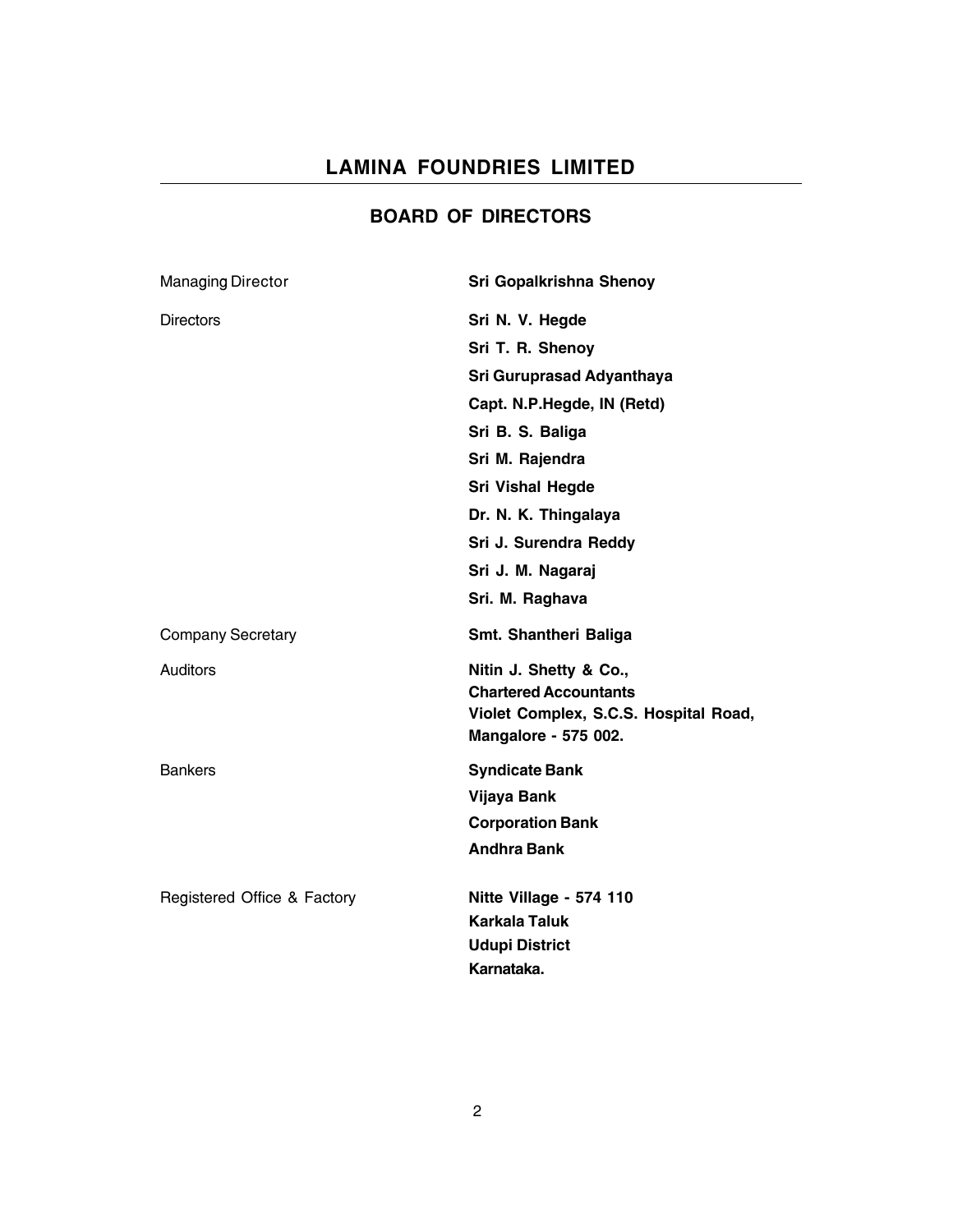### REPORT OF THE DIRECTORS AND MANAGEMENT DISCUSSION AND ANALYSIS

Your Directors have the pleasure in presenting the 33<sup>nd</sup> Annual Report of the Company for the financial year ended 31.03.2014.

#### FINANCIAL PERFORMANCE OF THE COMPANY

|                                            | F.Y           | F.Y       |
|--------------------------------------------|---------------|-----------|
|                                            | 2013-2014     | 2012-2013 |
|                                            | (Rs. in lacs) |           |
| Sales                                      | 5123.81       | 5245.98   |
| Other Income                               | 87.11         | 110.15    |
| Profit before Interest & Depreciation      | 490.54        | 561.56    |
| Interest                                   | 387.50        | 385.19    |
| Depreciation                               | 113.29        | 109.46    |
| Net Profit / (Loss)                        | (10.25)       | 66.91     |
| Provision for Taxation                     | 1.14          | 10.56     |
| Profit / (Loss) after Tax                  | (11.39)       | 56.35     |
| Profit available for appropriation         | (11.39)       | 56.35     |
| Surplus brought forward from previous year | (124.72)      | (181.07)  |
| Balance Carried to Balance Sheet           | (136.11)      | (124.72)  |

#### DIVIDEND

Your Directors are not in a position to recommend any dividend for the year ended 31.03.2014 due to the accumulated losses of the Company.

#### OPERATIONAL PERFORMANCE

Category-wise performance is summarised below :

|                     | F.Y<br>2013-2014 |               |           | F.Y           |  |
|---------------------|------------------|---------------|-----------|---------------|--|
|                     |                  |               | 2012-2013 |               |  |
|                     | Qtv.             | Value         | Qtv.      | Value         |  |
|                     | (M.T.)           | (Rs. in lacs) | (M.T.)    | (Rs. in lacs) |  |
| Domestic Sales      | 5088             | 3619.54       | 4719      | 3326.60       |  |
| <b>Export Sales</b> | 1300             | 1504.27       | 2340      | 1919.38       |  |
| <b>TOTAL</b>        | 6388             | 5123.81       | 7059      | 5245.98       |  |

Your Company produced 8900 MT of rough castings during the year ended 31.03.2014 as against 10049 MT during the preceding year and sold 6388 MT of rough & machined castings during the year ended 31.03.2014 as against 7059 MT during the preceding year. Your Company has recorded a sales turnover of Rs 51.24 crores for the year ended 31.03.2014 as against Rs. 52.46 crores for the previous year ended 31.03.2013, resulting in a decline of 2.33% due to decline in exports. Your company suffered a marginal loss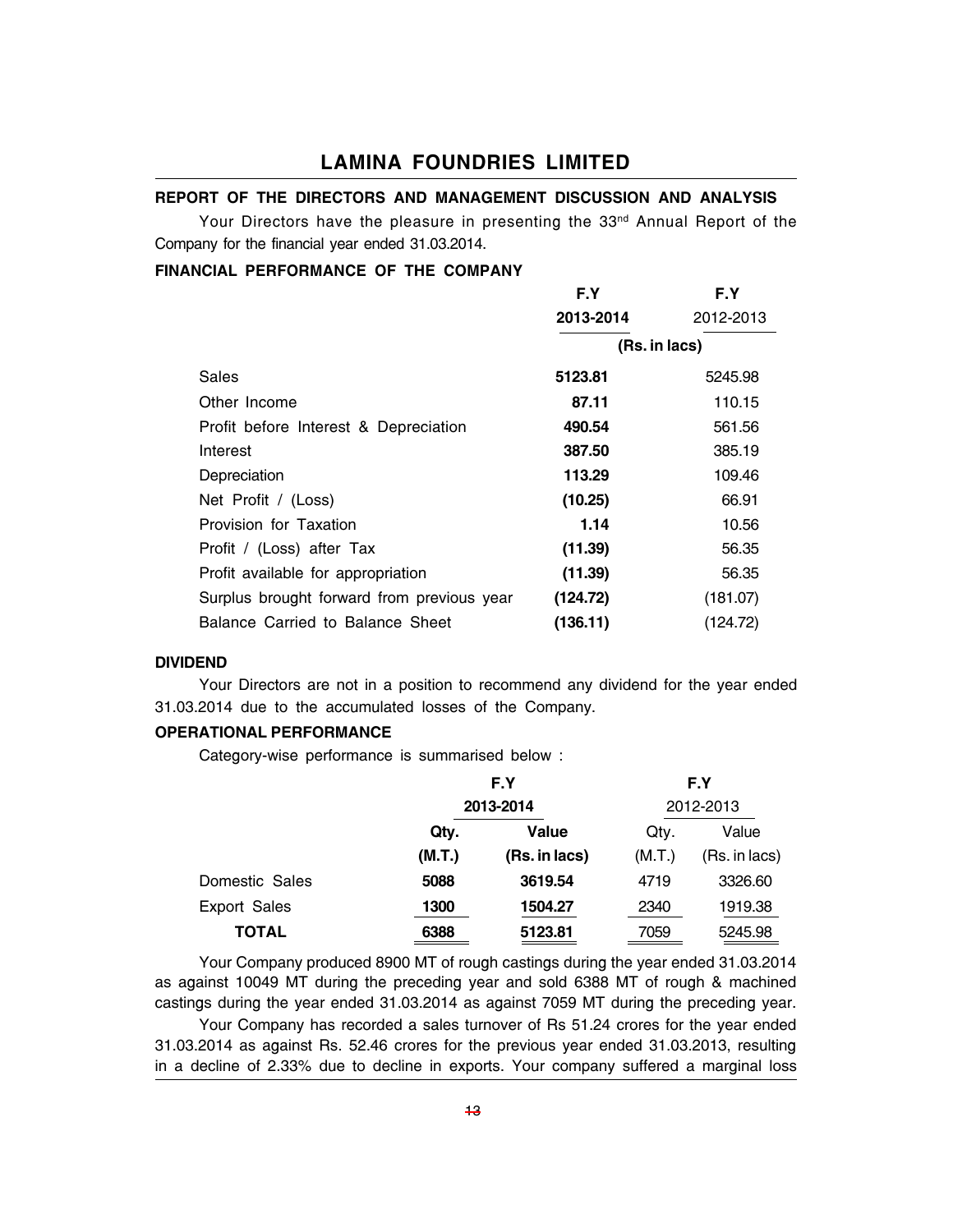of Rs. 10.25 lacs for the F.Y. 2013-14 as against the pre-tax profit of Rs. 66.91 lacs during the preceding year, mainly due to drop in the "other income", besides decline in sales.

#### SEGMENT-WISE OR PRODUCT-WISE PERFORMANCE

Your Company has identified its activities under business and geographical segments and accordingly, disclosure was made against Sl. No. 1.4 of the Notes forming part of Financial Statements.

#### OPPORTUNITIES AND THREATS :

Your Company continues to optimize its business operations under competitive environment.

The following thrust areas are foreseen for optimal growth :

- i. Availing the market expertise and customer contacts of its associate firm, M/S Lamina International in improving the export business.
- ii. Selling of automobile products through M/S Lamina Suspension Products Limited in the domestic market.
- iii. Diversifying the product range by producing high-ended products such as S.G. Iron items (rough & machined) and value-added C.I Castings, not only for the auto sector but also for the non-automotive sectors such as power, farm equipment, earthmoving machinery etc.
- iv. Upgrading old ML1 Moulding Line with a Technologically Superior High Pressure Moulding Line.
- v. Setting up of state-of-art machine shop to machine items for export customers & other value-added products for domestic market.
- vi. Mechanising the material handling systems to improve the productivity.

vii. Continuing thrust on technology upgradation to further improve the quality of the products.

The following threats are foreseen by the Company :

- i. Recessionary trend prevailing in the Domestic & Export markets.
- ii. Possibility of depreciation of Euro currency.

#### RISKS AND CONCERNS

Your Company does not foresee any internal risks or concerns.

However, risks / concerns influenced by the external factors such as volatility in foreign currency and rise in input costs, continue to impact the performance of the company.

#### INTERNAL CONTROL SYSTEMS AND THEIR ADEQUACY

As reported by the statutory auditors under Clause (iv) of the Annexure to Auditor's Report under the Companies (Auditor's Report) order, 2003, the Management is of the opinion that the Company has adequate internal control systems commensurate with the size of the Company and the nature of its business.

#### MATERIAL DEVELOPMENTS IN HUMAN RESOURCES / ON INDUSTRIAL RELATIONS FRONT INCLUDING NUMBER OF PEOPLE EMPLOYED

Your Company maintains a cordial relationship with its workforce.

The wage agreement of the workers expired on 31-03-2014 and Your Company is is initiating the process of finalising the new wage agreement in consultation with the workers union.

The number of employees as on 31.03.2014 was 384.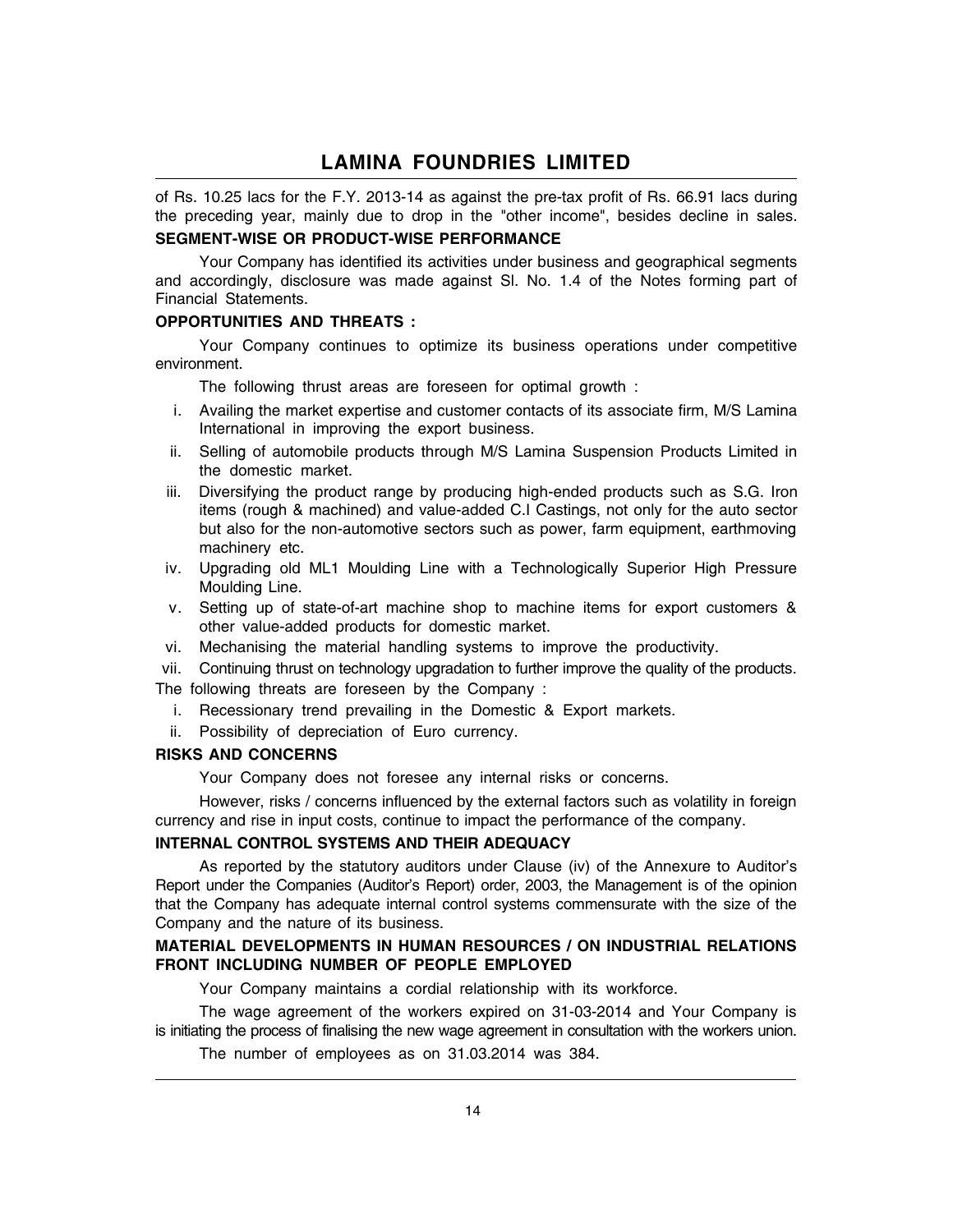#### FUTURE OUTLOOK

Though your Company's sales was marginally affected during the F.Y. 2013-14 on account of decline in exports, your Company's performance during the F.Y. 2014-15 is expected to be better, more due to improvement in exports.

Your Company is in the process of upgrading & modernizing the Plant at an investment of around Rs.9.00 crores by way of a term loan, with 1/3 contribution from the promoters as margin money. The same involves setting up of state-of the art CNC machine shop and replacement of main moulding line with the technologically superior high pressure moulding line and the work is expected to be completed before the current fiscal. This will not only result in improved quality of the product but also in the operational economy coupled with increased sales based on the anticipated orders from customers.

#### **DIRECTORS**

Pursuant to the provisions of Section 149(10) read with Schedule IV of the Companies Act, 2013, the Board, at its meeting held on 29.07.2014, recommended the appointments of Dr. N. K. Thingalaya, Sri J. Surendra Reddy, Sri J. M. Nagaraj and Sri M. Raghava as Independent Directors of the Company, being not liable to retire by rotation, for a term of five consecutive years from the date of its 33rd Annual General Meeting subject to approval of the Members of the Company. The Company has received a notice under section 160 of the Companies Act, 2013, from a member of the Company signifying his intention to propose them as Directors of the Company. These Directors have given the declarations to the Board under section 149(7) of the Companies Act, 2013 that, they meet the criteria of independence as provided under Section 149(6) of the said Act.

Sri B. S. Baliga and Sri M. Rajendra, the Directors, retire by rotation and being eligible, have offered themselves for re-appointment.

The term of Sri Gopalkrishna Shenoy as Managing Director expires on 06.11.2014. The Directors recommend his reappointment for a further period of three years.

#### **AUDITORS**

Mr. Nithin J. Shetty & Co., Chartered Accountants, were the statutory auditors of the Company for the year 2013-14. The Board has recommended a change in the statutory auditor of the Company and proposed the appointment of Mr. P. Venugopal, Chartered Accountant, as statutory auditor of the Company for the Financial Year 2014-15, so as to hold office from the conclusion of the ensuing Annual General Meeting till the conclusion of its next Annual General Meeting.

The Company has received special notice of a resolution from a member of the Company, signifying its intention to propose the appointment of Mr. P. Venugopal, Chartered Accountant, as the statutory auditor of the Company for the Financial Year 2014-15.

The Board places on record its appreciation of the services rendered by Mr. Nithin J. Shetty & Co., Chartered Accountants.

#### PARTICULARS OF EMPLOYEES

The Company has not paid any remuneration attracting the provisions of the Companies (Particulars of Employees) Rules, 1975 as a mended, read with Section 217(2 A) of the Companies Act, 1956. Hence, no information is required to be appended in this regard.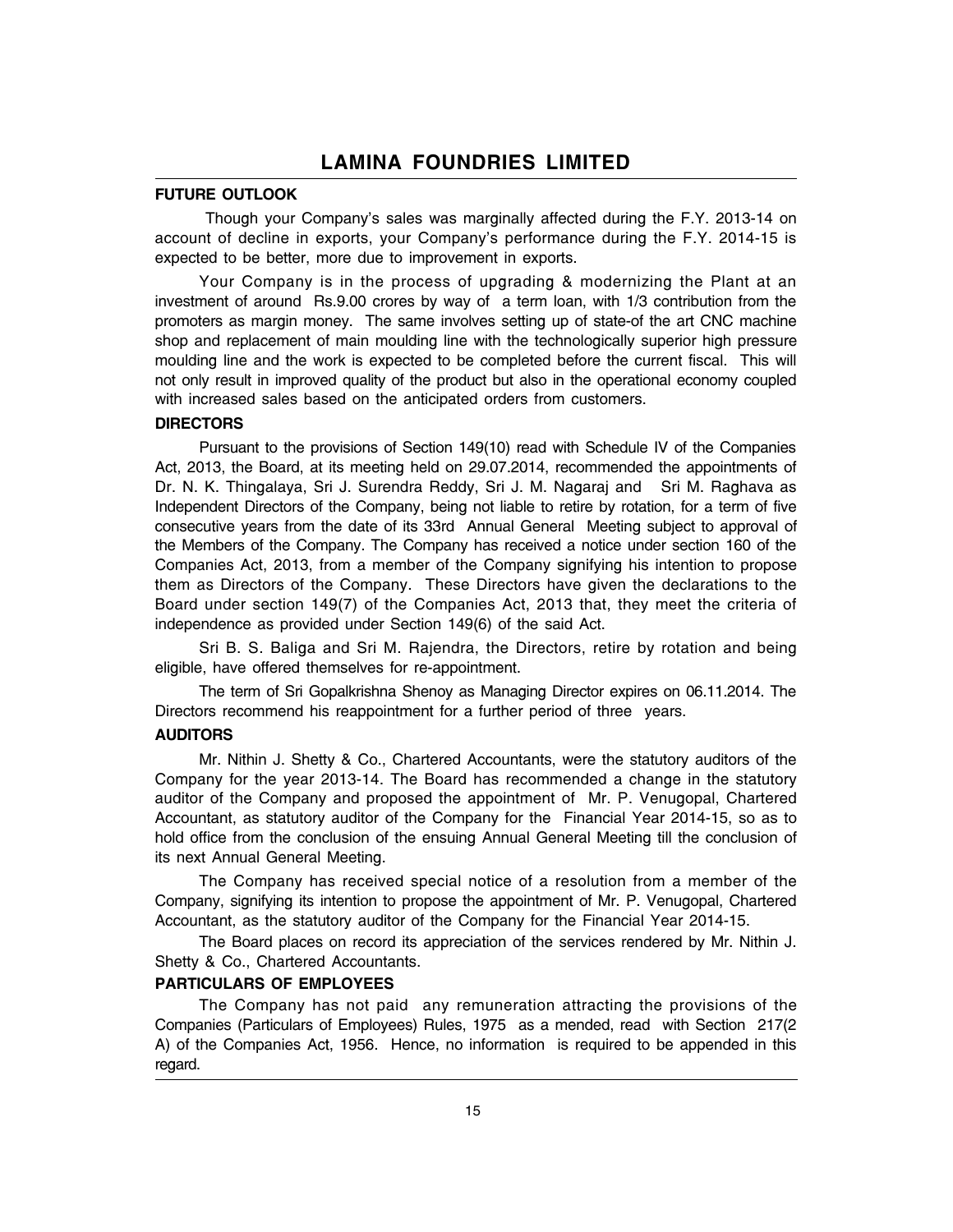#### CONSERVATION OF ENERGY, TECHNOLOGY ABSORPTION AND FOREIGN EXCHANGE

Information as required under section 217(1)(e) of the Companies Act, 1956 read with the Companies (Disclosure of Particulars in the report of Board of Directors) Rules, 1988 pertaining to conservation of energy, technology absorption and foreign exchange earnings and outgo are given in the prescribed for mat as per annexure to this Report.

#### PUBLIC DEPOSITS

There were no deposits, matured and remained unpaid during the year. LISTING OF SHARES

The Shares of the Company are presently listed in Bangalore and Madras Stock Exchanges. There were no dues in respect of the listing fees payable by the Company to these Stock Exchanges for the year under report.

The addresses of the Stock Exchanges, where the Company's shares are listed, are given below :

| <b>Bangalore Stock Exchange</b> |  |  |
|---------------------------------|--|--|
|---------------------------------|--|--|

#### **Madras Stock Exchange**

No. 51, Exchange Building, Stock Exchange Towers **P.B. No. 183, No. 11,** J. C. Road, Bangalore - 27 Second Line Beach, Chennai -1

#### DIRECTORS' RESPONSIBILITY STATEMENT

As required by Section 217 (2 AA) of the Companies Act, 1956, the Directors state : i) that, in the preparation of the annual accounts, the applicable accounting standards have been followed alongwith proper explanation relating to material departures;

- ii) that, the Directors have selected such accounting policies and applied them consistently and made judgements and estimates that are reasonable and prudent so as to give a true and fair view of the state of affairs of the Company at the end of the financial year and of the profit of the Company for that year;
- iii) that, the Directors have taken proper and sufficient care for the maintenance of adequate accounting records in accordance with the provisions of this Act for safeguarding the assets of the Company and preventing and detecting fraud and other irregularities;

iv) that, the Directors have prepared the annual accounts on a going concern basis. CORPORATE GOVERNANCE

The Company has complied with the requirements regarding Corporate Governance as required under Clause 49 of the Listing Agreement with the Stock Exchanges, where, the Company's shares are listed. The report on the Corporate Governance in this regard is made a part of this annual report and a certificate from the auditors of the Company regarding compliance of the conditions of the Corporate Governance is attached to this report. ACKNOWLEDGEMENTS

Your Directors place on record their appreciation for the co-operation and support extended by the bankers of the company and the Government agencies and the valued customers and suppliers, besides the shareholders. Your Directors also express their appreciation of the support given and contributions made by the employees during the year. (BY ORDER OF THE BOARD)

| Place: MANGALORE | JOI UNDEN UF THE DUAND)<br>Gopalkrishna Shenoy | N.V. Hegde |
|------------------|------------------------------------------------|------------|
| Date: 29-7-2014  | <b>Managing Director</b>                       | Director   |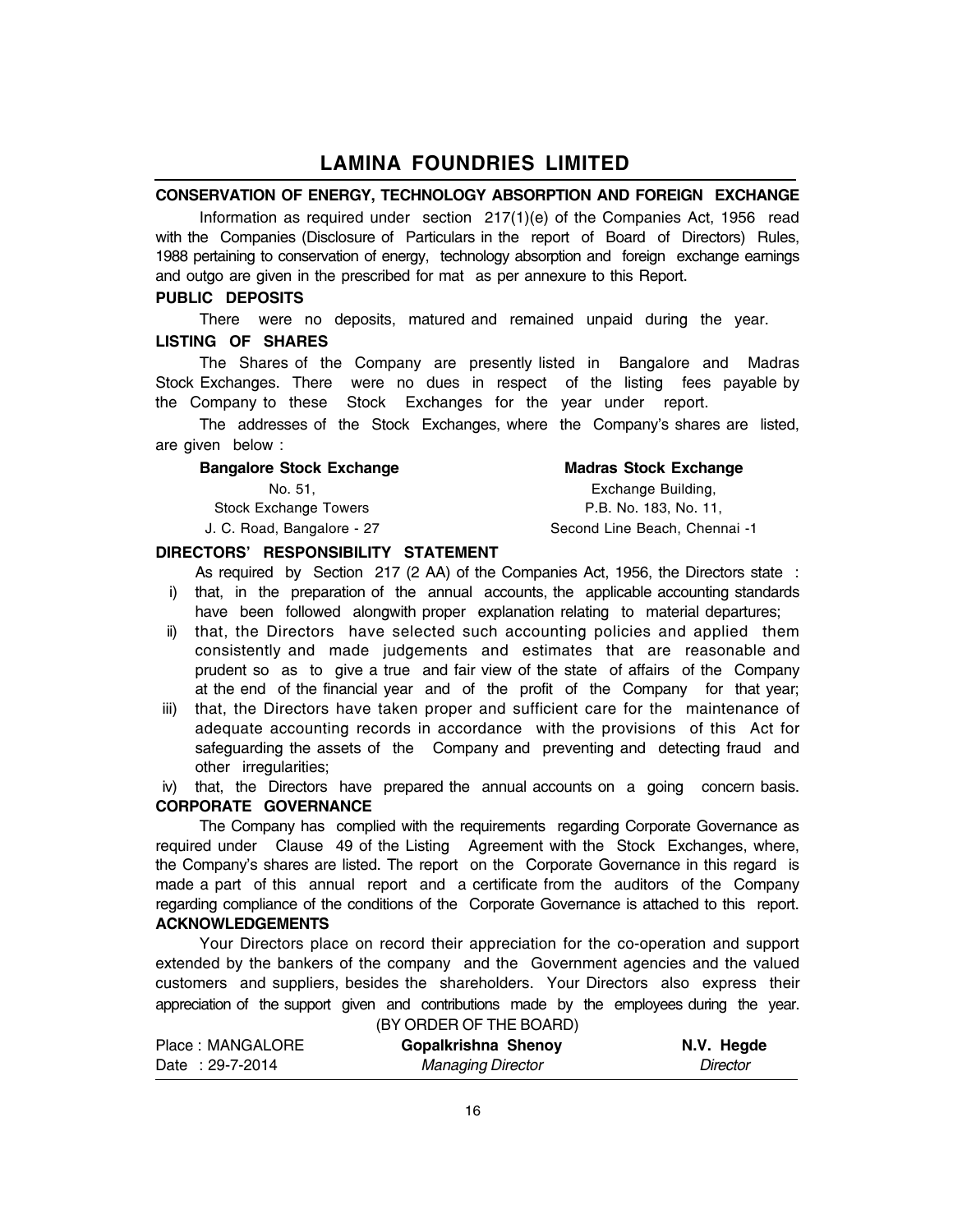#### ANNEXURE

Information as per section 217(1)(e) of the Companies (Disclosures in the Report of Board of Directors) rules, 1988 and forming part of the Directors' Report for the year ended 31st March 2014.

#### A. CONSERVATION OF ENERGY

|                             | FORM - A       |             |
|-----------------------------|----------------|-------------|
|                             | F.Y            | F.Y         |
|                             | 2013-14        | 2012-2013   |
| <b>ELECTRICITY</b>          |                |             |
| Purchased:                  |                |             |
| Quantity                    | 1,04,55,592    | 1,16,38,900 |
| Total amount (Rs)           | 6,36,54,167    | 6,71,35,300 |
| Rate/unit (Rs)              | 6.09           | 5.77        |
| <b>COKE</b>                 |                |             |
| Quantity (kgs)              |                |             |
| Total cost (Rs)             |                |             |
| Rate/kg (Rs)                |                |             |
| <b>DIESEL</b>               |                |             |
| Quantity (Ltrs)             | 18,346         | 14,442      |
| Total cost (Rs)             | 10,00,101      | 6,94,005    |
| Rate/Itr (Rs)               | 54.51          | 48.05       |
| <b>CONSUMPTION PER UNIT</b> |                |             |
| Electricity - Units/ton     | 1175           | 1158        |
| Coke - kgs/ton              | 0              | 0           |
| Diesel - litres/ton         | $\overline{2}$ | 1           |

#### B. TECHNOLOGY ABSORPTION

The Company's R & D activity is directed towards development of new product line and material substitution.

#### C. FOREIGN EXCHANGE EARNINGS AND OUTGO

|          | (Rs. in Lacs) | (Rs. in Lacs)   |
|----------|---------------|-----------------|
| Earnings | 15,04,26,894  | 19, 19, 37, 551 |
| Outgo    | 1,33,33,411   | 13,99,755       |

#### (FOR AND ON BEHALF OF THE BOARD)

| Place: MANGALORE | Gopalkrishna Shenoy | <b>Guruprasad Adyanthaya</b> |
|------------------|---------------------|------------------------------|
| Date: 30.05.2014 | Managing Director   | Director                     |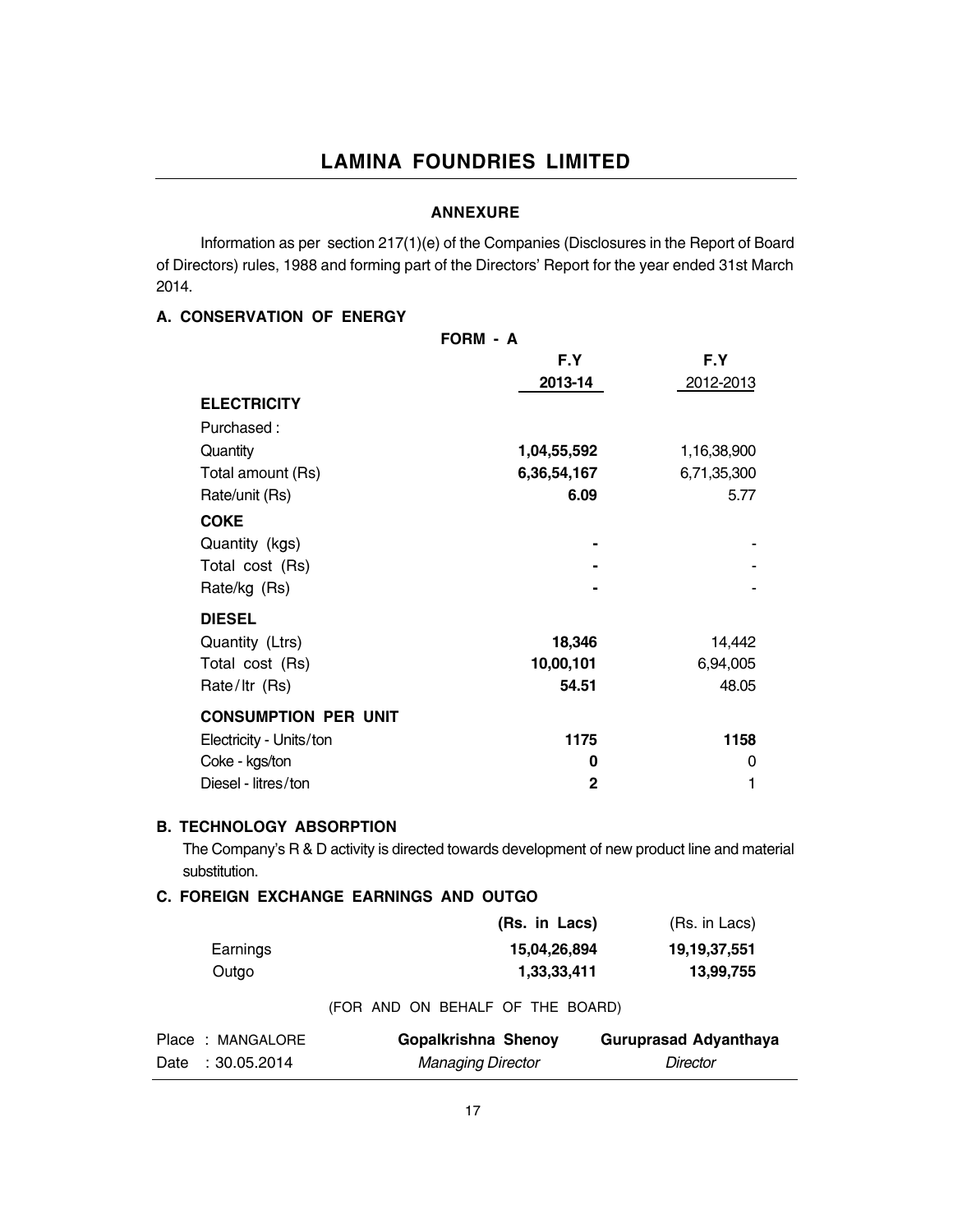#### CORPORATE GOVERNANCE REPORT

#### CORPORATE GOVERNANCE PHILOSOPHY :

The Board of Directors of your Company strongly supports the principles of corporate governance. Further, the Board lays emphasis on transparency, accountability and integrity in all its operations and dealings with outsiders. The following are the detailed practices on Corporate Governance in your Company :

#### 1. BOARD OF DIRECTORS :

The Company has a Non-Executive Chairman, who is also, the promoter of the Company. As per the latest modification of clause 49 of the Listing Agreement, if the Chairman is a promoter, then, one-half of the members of the Board should consist of independent Directors. The amendment has been taken note of but the company could not implement the change.

None of the Directors on the Board is a Member of more than 10 Committees and Chairman of more than 5 Committees (as specified in Clause 49 of the Listing Agreement with Stock Exchanges) across all the Companies in which they are Directors.

Five Board Meetings were held in the year on 29<sup>th</sup> April 2013, 8<sup>th</sup> August 2013,  $31<sup>st</sup>$  October 2013, 27<sup>th</sup> January 2014 and 1<sup>st</sup> March 2014.

| <b>Name</b>                                 | <b>Attend-</b><br>ance<br>at the | No. of<br>meetings<br>attended | No. of<br><b>Directorships</b><br>in other | No. of Committee<br>positions held in<br>other Companies* |                |
|---------------------------------------------|----------------------------------|--------------------------------|--------------------------------------------|-----------------------------------------------------------|----------------|
|                                             | <b>AGM</b>                       |                                | Companies*                                 | Chairman                                                  | <b>Member</b>  |
| Sri N. V. Hegde                             | Yes                              | 5                              |                                            |                                                           |                |
| (Promoter Director)                         |                                  |                                |                                            |                                                           |                |
| Sri T. R. Shenoy<br>(Promoter Director)     | Yes                              | 5                              | 1                                          |                                                           |                |
| Sri G. P. Adyanthaya<br>(Promoter Director) | <b>Yes</b>                       | 4                              | 1                                          |                                                           |                |
| Capt. N. P. Hegde, IN (Retd.)               | No                               |                                |                                            |                                                           |                |
| Sri Gopalkrishna Shenoy                     | Yes                              | 4                              |                                            |                                                           |                |
| Sri M. Rajendra                             | No                               | 5                              | 1                                          |                                                           |                |
| Sri B. S. Baliga                            | Yes                              | 5                              | 1                                          |                                                           |                |
| Sri Vishal Hegde                            | Yes                              | 5                              | $\overline{2}$                             |                                                           |                |
| Dr. N. K. Thingalaya **                     | Yes                              | 4                              | 2                                          | $\overline{2}$                                            | $\overline{2}$ |
| Sri J. Surendra Reddy **                    | No                               | 4                              | 3                                          |                                                           |                |
| Sri J. M. Nagaraj **                        | No                               | 3                              |                                            |                                                           |                |
| $\star\star$<br>Sri M. Raghava              | Yes                              | 5                              |                                            |                                                           |                |

\* Excluding alternate directorship and directorship in private limited companies and foreign companies.

\*\* Non-Executive and Independent Director.

 Mr.N.V.Hegde is the Non-Executive Chairman. Mr. Gopalkrishna Shenoy is the Managing Director.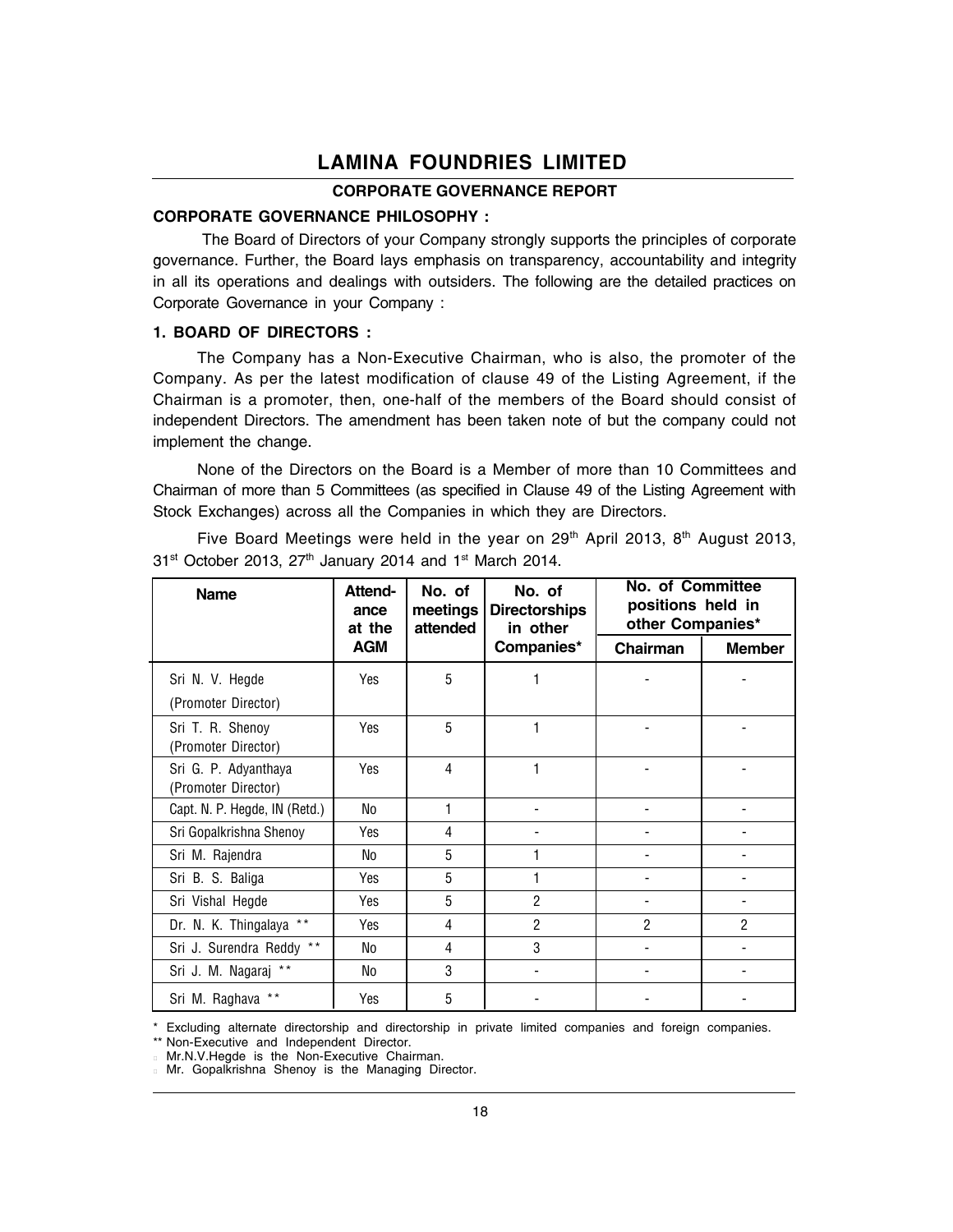#### 2. AUDIT COMMITTEE

The Terms of reference of the Audit Committee mandated by the statutory and regulatory requirements, which are also in line with the mandate given by your Board of Directors, are :

- a. Overview of the Company's financial reporting process and the disclosure of its financial information to ensure that the financial statement is correct, sufficient and credible.
- b. Recommending to the Board, the appointment, re-appointment and if required, the replacement or removal of the statutory auditor and the fixation of audit fees.
- c. Approval of payment to statutory auditors for any other services rendered by the statutory auditors.
- d. Reviewing with the management, the annual financial statements before submission to the Board for approval, with particular reference to :
	- Matters required to be included in the Directors' Responsibility statement to be included in the Board's Report in terms of clause (2AA) of Section 217 of the Companies Act, 1956;
	- Changes, if any, in accounting policies and practices and reasons for the same;
	- $-$  Major accounting entries involving estimates based on the exercise of judgement by management;
	- Significant adjustments made in the financial statements arising out of audit findings;
	- Compliance with listing and other legal requirements relating to financial statements;
	- Disclosure of any related party transactions; and
	- $-$  Qualifications in the draft audit report.
- e. Reviewing with the management, the quarterly financial statements before submission to the Board for approval.
- f. Reviewing with the management, performance of statutory and internal auditors and adequacy of the internal control systems.
- g. Reviewing the adequacy of internal audit function, if any, including the structure of the internal audit department, staffing and seniority of the official heading the department, reporting structure, coverage and frequency of internal audit.
- h. Discussion with internal auditors on any significant findings and follow-up thereon.
- i. Reviewing the findings of any internal investigations by the internal auditors into matters where there is suspected fraud or irregularity or a failure of internal control systems of a material nature and reporting the matter to the Board.
- j. Discussion with statutory auditors before the commencement of audit, about the nature and scope of audit as well as post-audit discussion to ascertain any area of concern.
- k. To look into the reasons for substantial defaults in the payment to the depositors, debenture holders, shareholders (in case of non-payment of declared dividends) and creditors.
- l. Carrying out any other function as is mentioned in the terms of reference of the Audit Committee.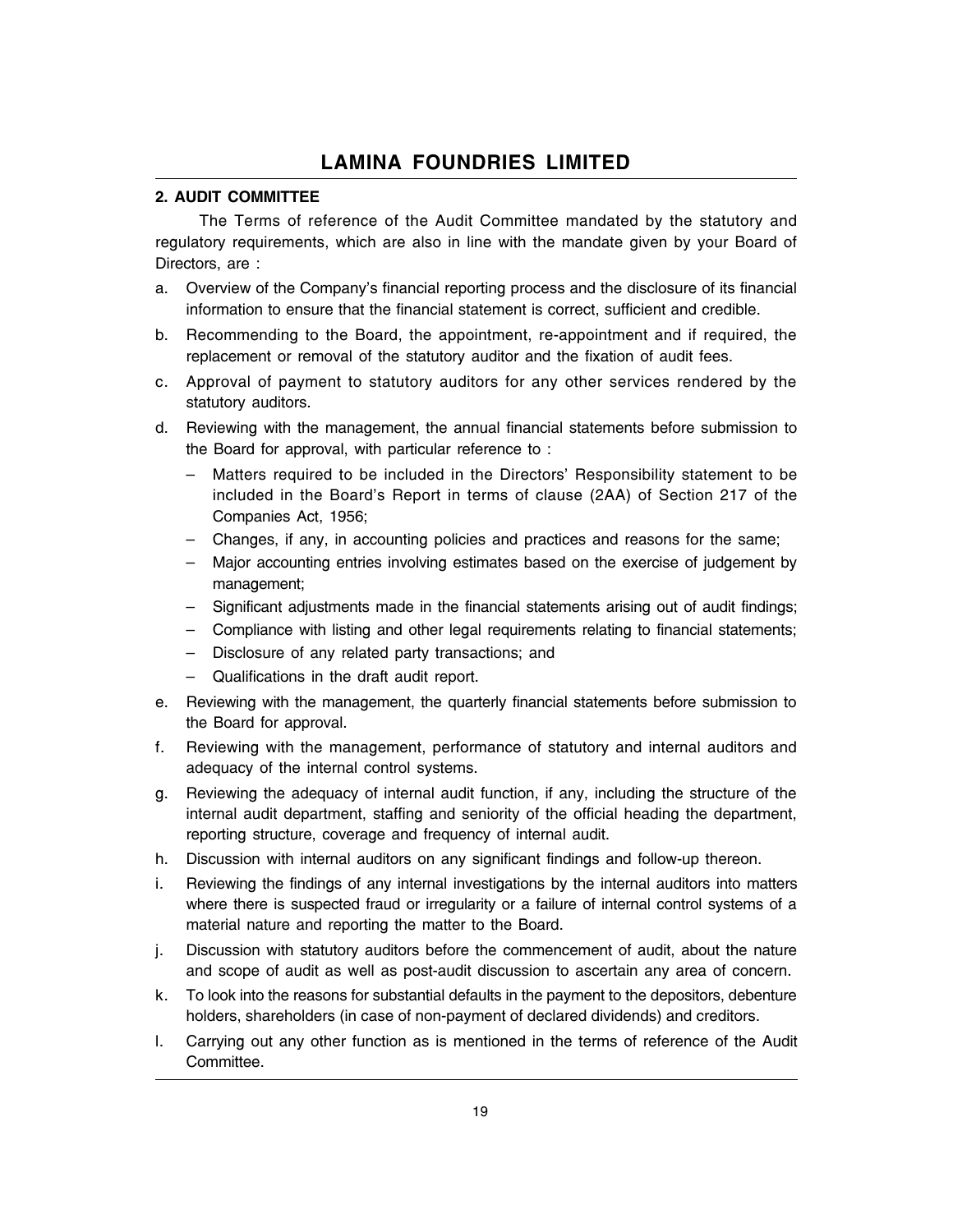The Audit Committee consists of the following members :

- 1. Dr. N. K. Thingalaya Chairman of the Committee
- 2. Mr. M. Rajendra Member
- 3. Mr. M Raghava Member

The meetings of the Audit Committee were held on  $29<sup>th</sup>$  April 2013,  $8<sup>th</sup>$  August 2013,  $31<sup>st</sup>$  October 2013 and  $27<sup>th</sup>$  January 2014.

#### 3. REMUNERATION COMMITTEE

The terms of reference made to the remuneration committee by your Board are to decide the policy on specific remuneration packages for Managing Director including pension rights and any compensation packages.

All non-executive directors of your Company receive sitting fees for each meeting of the Board attended by them. Other than the sitting fees, no other remuneration was payable to the non-executive directors for the year 2013-14.

During the year 2013-14, the remuneration committee meeting was not held. The committee consists of the following members:

1. Dr. N. K. Thingalaya

2. Mr. J. Surendra Reddy

3. Mr. J. M. Nagaraj

Details of remuneration paid/payable to the Managing Director for the ended 31<sup>st</sup> March 2014.

| <b>Name</b>             | <b>Designation</b>       | <b>Salary</b><br>(per annum) | <b>Perquisites</b><br>(per annum) |
|-------------------------|--------------------------|------------------------------|-----------------------------------|
| Sri Gopalkrishna Shenoy | <b>Managing Director</b> |                              | Rs. 8,32,500/- Rs. 3,54,032/-     |

No bonus shares and stock options were issued to any of the Directors.

#### 4. SHAREHOLDERS' COMMITTEE :

#### a) Share Transfer Committee :

Members:

- 1. Sri T R Shenoy, Chairman
- 2. Sri Gopalkrishna Shenoy, Managing Director
- 3. Sri G P Adyanthaya, Director

The committee met on 8<sup>th</sup> June 2013, 27<sup>th</sup> June 2013, 31<sup>st</sup> October 2013, 20<sup>th</sup> November 2013, 26<sup>th</sup> October 2013, 15<sup>th</sup> February 2014.

#### b) Shereholders'/Investors' Grievance Committee :

Members:

- 1. Sri B S Baliga Chairman
- 2. Sri J M Nagaraj Member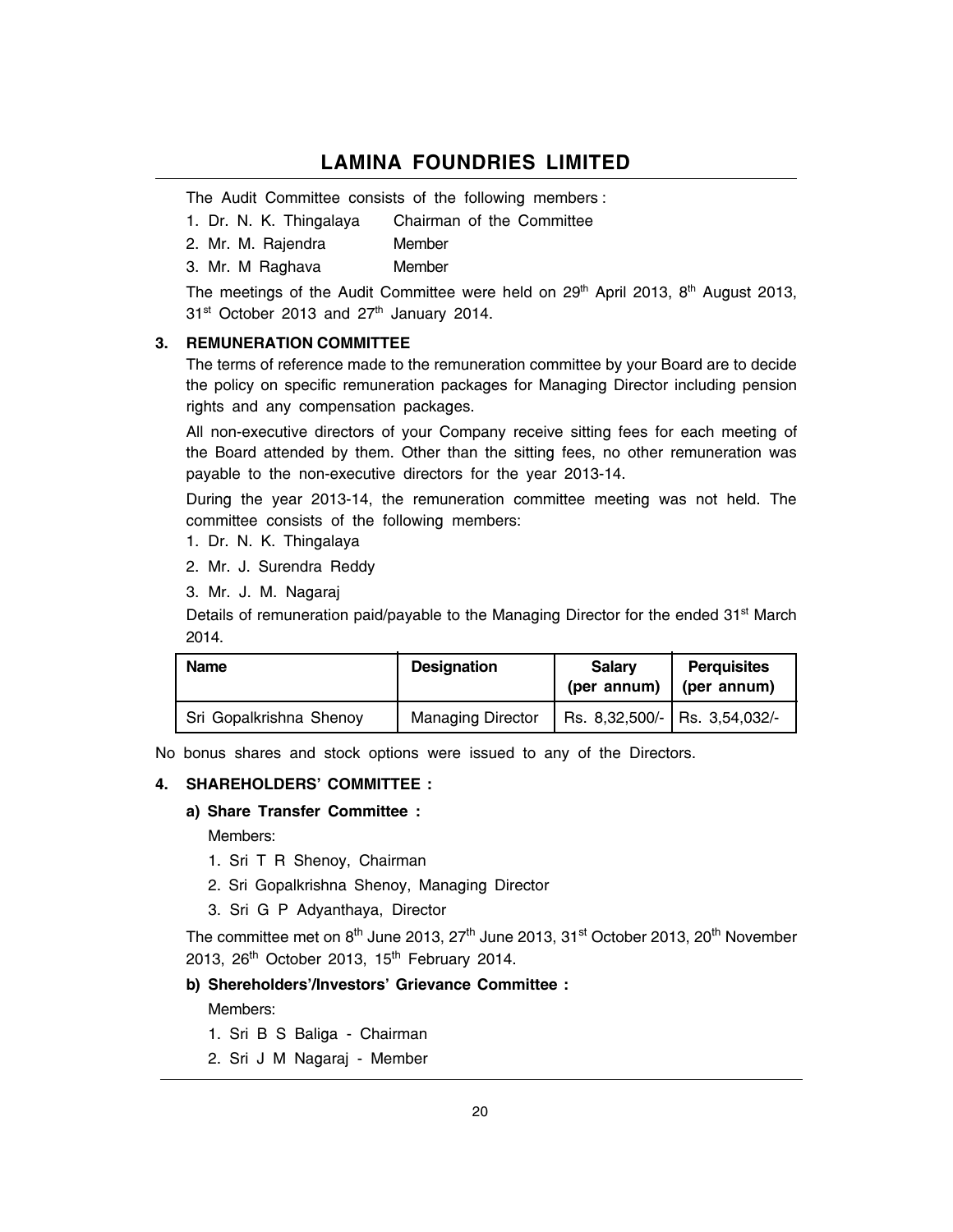During the year, no complaints were received from the shareholders

#### 5. Name and Designation of Compliance Officer :

Mrs. Shantheri Baliga Company Secretary

#### 6. GENERAL BODY MEETING :

Location and time, where the last three AGMs were held :

| Year      | Location                                                                 | <b>Date</b> | Time       |
|-----------|--------------------------------------------------------------------------|-------------|------------|
| 2012-2013 | Justice K.S. Hegde Institute of<br>Management Auditorium, Nitte - 574110 | 27.09.2013  | 12.05 p.m. |
| 2011-2012 | Justice K S Hegde Institute of<br>Managament Auditorium, Nitte - 574110  | 28.09.2012  | 12.05 p.m. |
| 2010-2011 | Justice K S Hegde Institute of<br>Management Auditorium, Nitte - 574110  | 05.09.2011  | 12.15 p.m. |

Special resolutions in the last three AGMs :

 $2012 - 2013 -$  None

 $2011 - 2012 - None$ 

 $2010-2011$  - To Re-appoint Managing Director.

No Item of business, which required the member's approval through postal ballot was transacted during 2013-2014. Accordingly, the Companies (Postal Ballot) Rules, 2001 was not applicable to the Company during the said year.

#### 7. DISCLOSURES :

 There were no materially significant related party transactions during the year that have potential conflict with the interests of the Company at large.

 There had been no non-compliance or penalties or strictures imposed on your Company by any of the Stock Exchanges or SEBI or any statutory authority on any matter related to capital markets during the last three years.

 The company had implemented the Whistle blower policy during the previous financial year.

#### 8. MEANS OF COMMUNICATION :

The quarterly results are published in the newspapers viz., The Financial Express in English and Hosa Diganta / Vijaya Karnataka in Kannada. The Company's website address is www.laminafoundries.com. Share holders grievances can be addressed at the e-mail id of the Company i.e. lafoundry47@hotmail.com

Official news releases are sent to the Stock Exchanges, where the shares of the Company are listed.

Management Discussion and Analysis forms part of the Annual Report.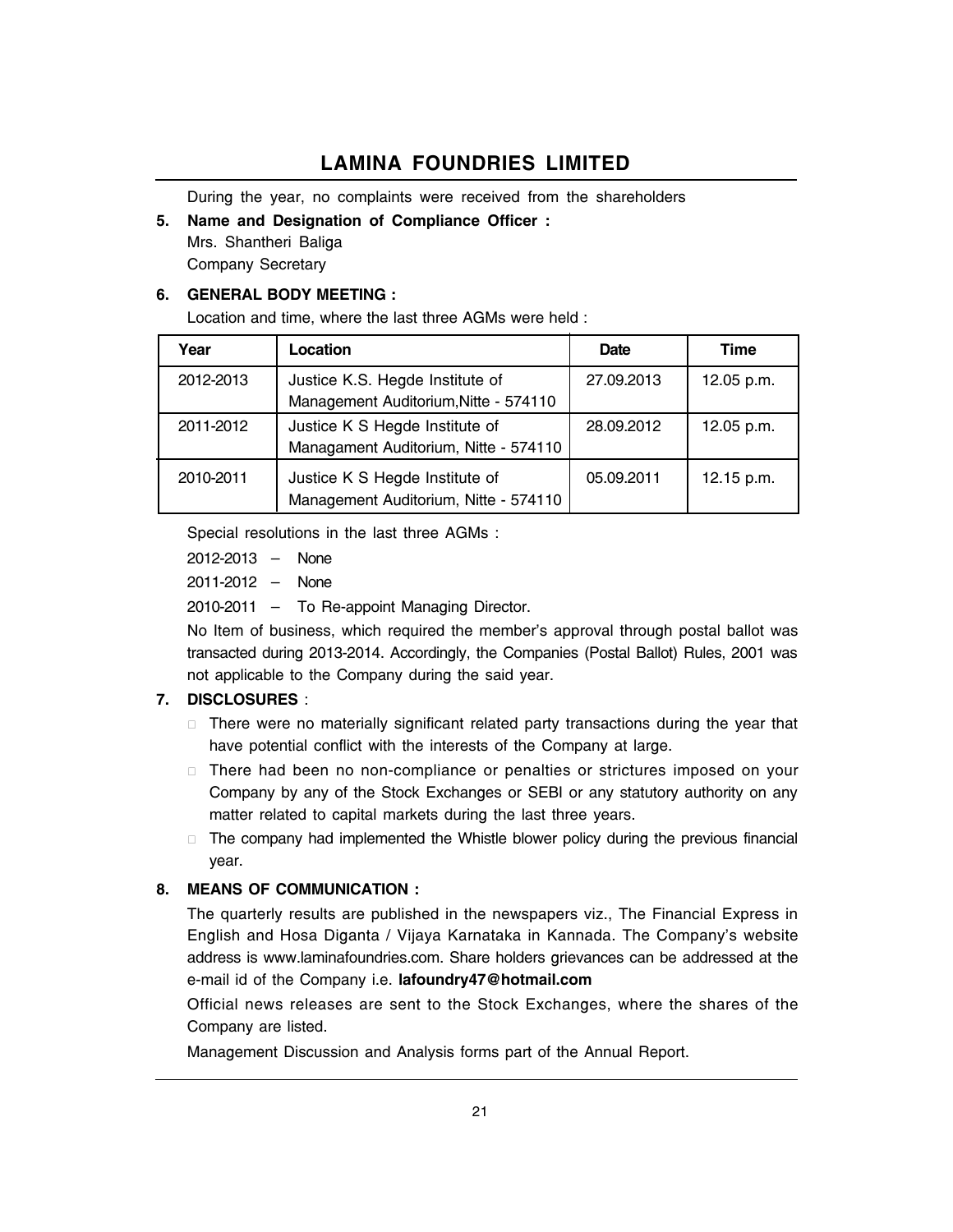## 9. GENERAL SHAREHOLDER INFORMATION :

| Sr.No. | Salient Item of Interest                                                                                                | <b>Particulars</b>                                                                                                                                                                                                            |
|--------|-------------------------------------------------------------------------------------------------------------------------|-------------------------------------------------------------------------------------------------------------------------------------------------------------------------------------------------------------------------------|
| i)     | AGM date, time and venue                                                                                                | 26th September 2014 @ 12.05 p.m<br>at Justice K S Hegde Institute of Management Auditorium,<br>Nitte - 574 110                                                                                                                |
| ii)    | <b>Financial Calendar</b>                                                                                               | Year ended 31 <sup>st</sup> March 2014                                                                                                                                                                                        |
| iii)   | Date of Book Closure                                                                                                    | 15-09-2014 to 26-09-2014                                                                                                                                                                                                      |
| iv)    | Dividend payment date                                                                                                   | Not applicable                                                                                                                                                                                                                |
| V)     | Listing on Stock Exchanges                                                                                              | <b>Bangalore Stock Exchange Limited</b><br>No. 51 Stock Exchange Towers, J.C.Road,<br>Bangalore - 27.                                                                                                                         |
|        |                                                                                                                         | <b>Madras Stock Exchange Limited</b><br>Exchange Building, P.B. No. 183, No. 11,<br>Second Line Beach, Chennai - 1.                                                                                                           |
| vi)    | Stock Code                                                                                                              | Bangalore Stock Exchange Ltd., - LAMINAFOUN<br>Madras Stock Exchange Ltd. - LAMINAFOU                                                                                                                                         |
| vii)   | <b>Stock Market Data</b>                                                                                                | Stock Market data has not been furnished as the<br>stock is not being traded in the stock exchanges.                                                                                                                          |
| viii)  | Share price performance in<br>comparison to broad base<br>indices such as BSE Sensex<br>& NSE nifty                     | Details are not furnished, as it is not applicable<br>to our company.                                                                                                                                                         |
| ix)    | Registrar and Share transfer<br>agents                                                                                  | M/s. Karvy Computer share Pvt. Ltd.<br>'KARVY HOUSE', 46, Avenue 4, Street No.1<br>Banjara Hills, Hyderabad - 500034                                                                                                          |
| X)     | Share Transfer Systems                                                                                                  | Shares lodged in physical form with company /<br>its Registrars & Share Transfer Agents are<br>processed and returned, duly transferred, within<br>30 days normally, except in cases where litigation<br>is involved.         |
|        |                                                                                                                         | In respect of shares held in dematerialized mode,<br>the transfer takes place instantaneously between<br>the transferor, transferee and the Depository<br>Participant through electronic debit / credit<br>accounts involved. |
| xi)    | Dematerialisation of shares<br>and liquidity                                                                            | As at 31 <sup>st</sup> March 2014, 3,13,245 shares of the<br>Company were held in dematerialized mode.                                                                                                                        |
| xii)   | Outstanding GDRs / ADRs/<br>Warrants or any convertible<br>instruments, conversion date<br>and likely impact on equity. | Not applicable to the company                                                                                                                                                                                                 |
| xiii)  | Plant Location                                                                                                          | Nitte Village - 574 110,<br>Karkala Taluk, Udupi District, Karnataka                                                                                                                                                          |
| xiv)   | Address for correspondence                                                                                              | 1. Nitte Village - 574 110<br>Karkala Taluk, Udupi District, Karnataka<br>2. 17-19, Industrial Area, Baikampady,<br>New Mangalore - 575 011.                                                                                  |
| XV)    | E-mail id for shareholder's<br>Correspondence                                                                           | lafoundry47@hotmail.com                                                                                                                                                                                                       |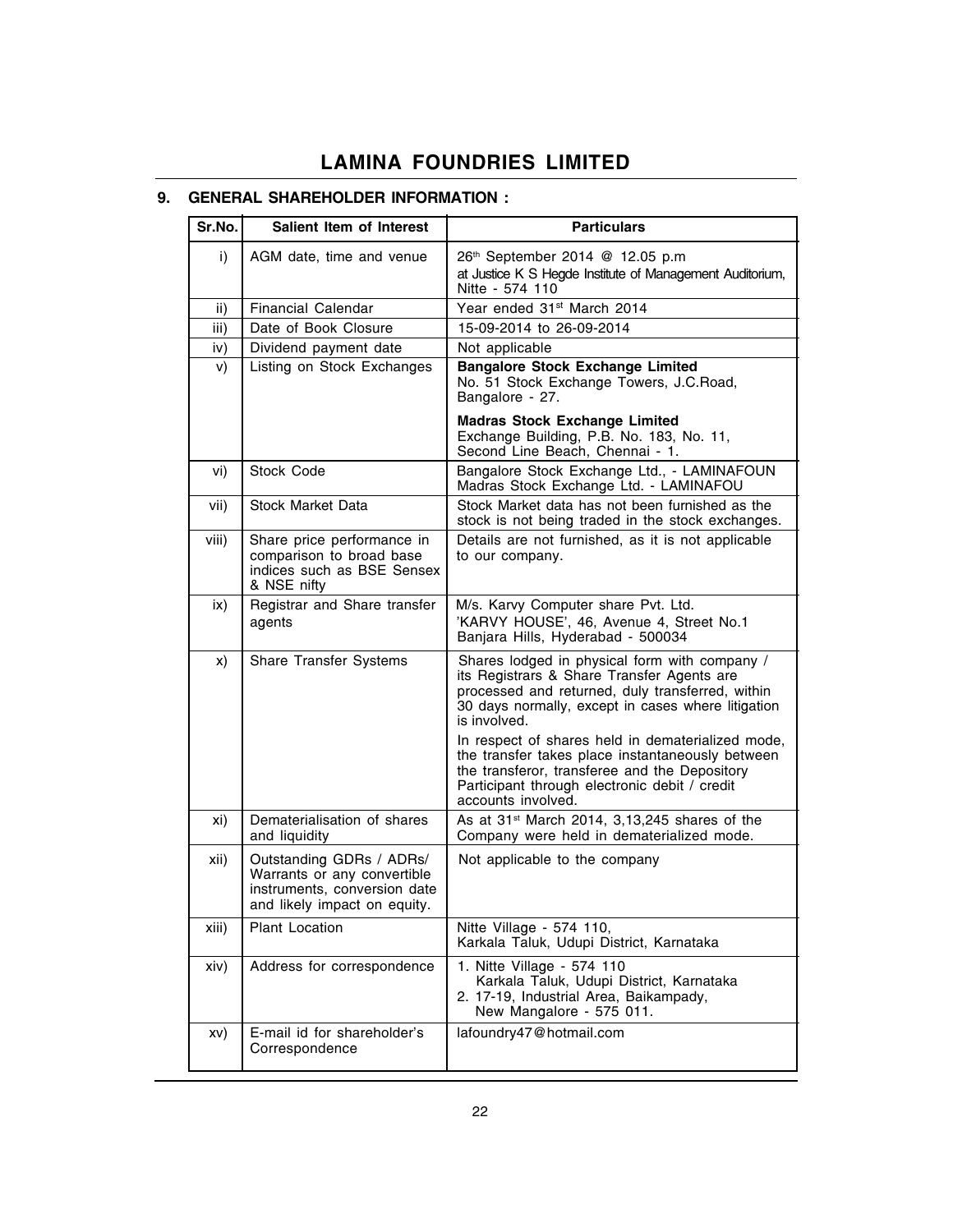#### DISTRIBUTION SCHEDULE AS ON 31.03.2014

|        | Category             | No. of | $%$ of | Amount      | $%$ of |
|--------|----------------------|--------|--------|-------------|--------|
| SI.No. | <b>From</b><br>To    | cases  | cases  | (Rs.)       | Amount |
|        | 5000<br>upto         | 1445   | 82.38  | 2383060.00  | 7.84   |
| 2      | 10000<br>5001<br>۰   | 143    | 8.15   | 1212950.00  | 3.99   |
| 3      | 10001<br>20000       | 77     | 4.39   | 1142050.00  | 3.76   |
| 4      | 30000<br>20001<br>۰  | 33     | 1.88   | 812000.00   | 2.67   |
| 5      | 40000<br>30001       | 11     | 0.63   | 392270.00   | 1.29   |
| 6      | 50000<br>40001       | 6      | 0.34   | 277500.00   | 0.91   |
| 7      | 100000<br>50001<br>۰ | 18     | 1.03   | 1409250.00  | 4.64   |
| 8      | & Above<br>100001    | 21     | 1.20   | 22770920.00 | 74.90  |
|        | <b>TOTAL</b>         | 1753   | 100.00 | 30400000.00 | 100.00 |

### SHAREHOLDING PATTERN AS ON 31.03.2014

| S.No           | <b>Description</b>         | Cases | <b>Shares</b> | % to Equity |
|----------------|----------------------------|-------|---------------|-------------|
|                | <b>Banks</b>               |       | 100           | 0.00        |
| $\overline{2}$ | <b>Directors</b>           | 5     | 11777         | 0.39        |
| 3              | Directors & Relatives      | 23    | 79685         | 2.62        |
| 4              | <b>HUF</b>                 |       | 1000          | 0.03        |
| 5              | <b>Bodies Corporate</b>    | 28    | 267850        | 8.81        |
| 6              | Promoters-Bodies Corporate | 3     | 1675704       | 55.13       |
| 7              | <b>Company Promoters</b>   | 3     | 147413        | 4.85        |
| 8              | Resident Individuals       | 1689  | 856471        | 28.17       |
|                | TOTAL                      | 1753  | 3040000       | 100.00      |

LIST OF SHAREHOLDING OF DIRECTORS AS ON 31.03.2014

| S.No. | <b>Dpid</b> | <b>Folio/Client id</b> | Name/Jt1/Jt2        | <b>Share</b> | % Equity | <b>Category</b> |
|-------|-------------|------------------------|---------------------|--------------|----------|-----------------|
|       |             | T 000002               | R Shenoy<br>т       | 50300        | 1.66     | <b>PRO</b>      |
| 2.    |             | N 000002               | N V Hegde           | 49667        | 1.64     | <b>PRO</b>      |
| 3.    |             | G 000011               | Guruprasad          |              |          |                 |
|       |             |                        | Adyanthaya          | 47436        | 1.56     | <b>PRO</b>      |
| 4.    |             | N 000014               | Capt. N.P.Hegde     | 4600         | 0.15     | <b>DIR</b>      |
| 5.    |             | G 000010               | Gopalkrishna Shenoy | 3017         | 0.10     | <b>DIR</b>      |
| 6.    |             | M 000003               | M Raghava           | 3010         | 0.10     | <b>DIR</b>      |
| 7.    |             | J 000002               | J Surendra Reddy    | 1000         | 0.03     | <b>DIR</b>      |
| 8.    |             | B 000015               | S Baliga<br>в       | 150          | 0.00     | <b>DIR</b>      |
|       |             | Total                  |                     | 159180       | 5.24     |                 |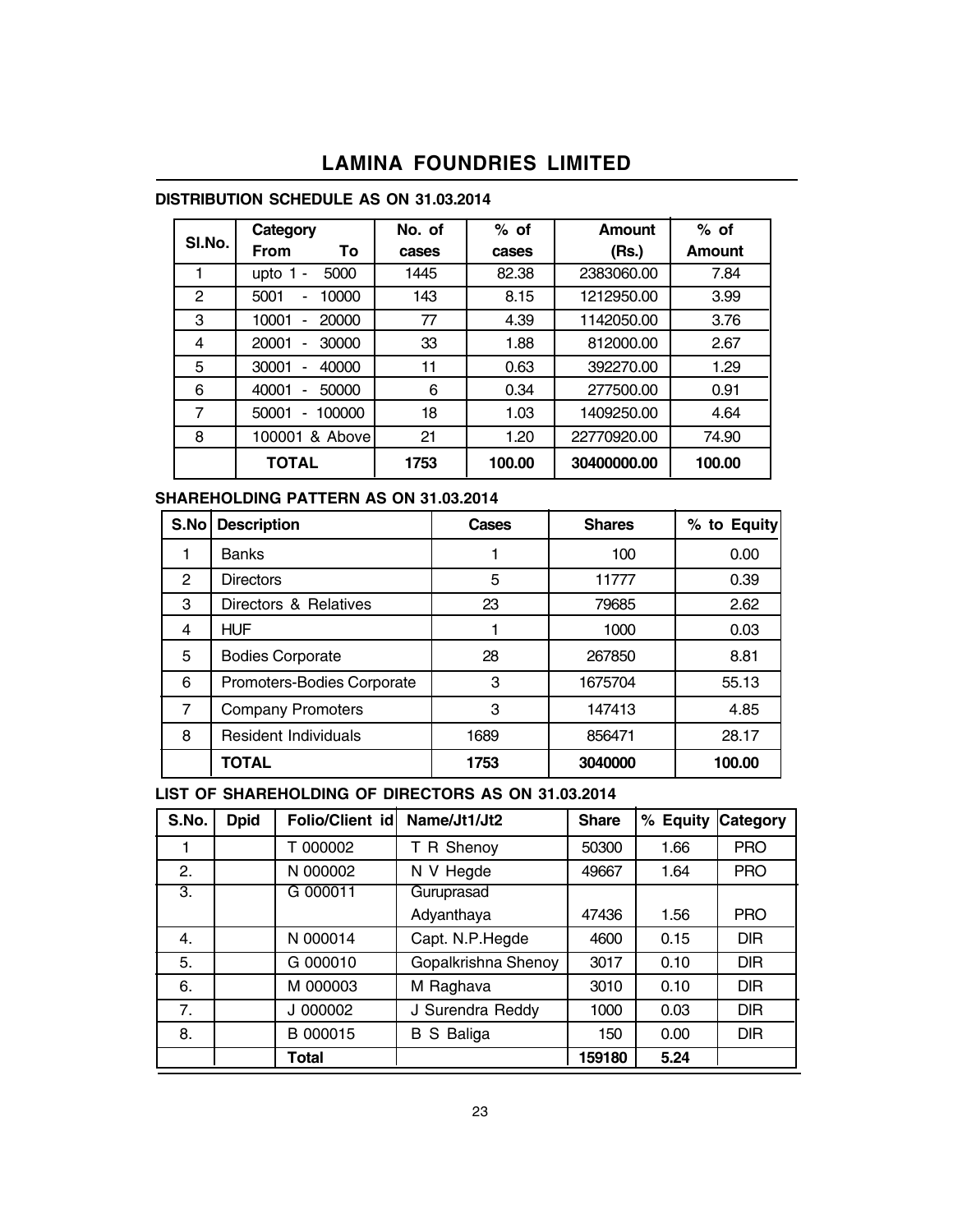#### 10. CEO / CFO Certification forms part of the Corporate Governance Report.

### Certification by the Chief Executive Officer / Managing Director and the Chief Financial Officer of the Company:

We, Gopalkrishna Shenoy, Managing Director and D. Chandramouleeswaran, General Manager (Finance), do hereby certify that :

- a) We have reviewed the Balance Sheet, profit and loss Statement and all its schedules and notes on accounts, as well the cash flow statements and the Directors' Report.
- b) These statements do not contain any materially untrue statement or omit any material fact nor do they contain statements that might be misleading;
- c) Based on our knowledge and information provided to us, no transactions entered into by the company are fraudulent, illegal or in violation of the company's code of conduct;
- d) These statements together present a true and fair view of the company's affairs, and are in compliance with the existing accounting standards and/or applicable laws/regulations;
- e) We are responsible for establishing and maintaining internal controls and have evaluated the effectiveness of internal control systems of the company ; and there were no deficiencies in the design or operation of internal controls and hence there was no need to disclose the same to the auditors or the Audit Committee;
- f) There was no instance of any significant fraud that involves management or employees having significant role in the company's internal control systems;
- g) We have indicated to the auditors, the Audit Committee and in the notes of accounts that there were no significant changes in internal control or the accounting policies of the Company during the year.

Place : Mangalore **Gopalkrishna Shenoy D. Chandramouleeswaran** Date : 30.05.2014 Managing Director General Manager (Finance)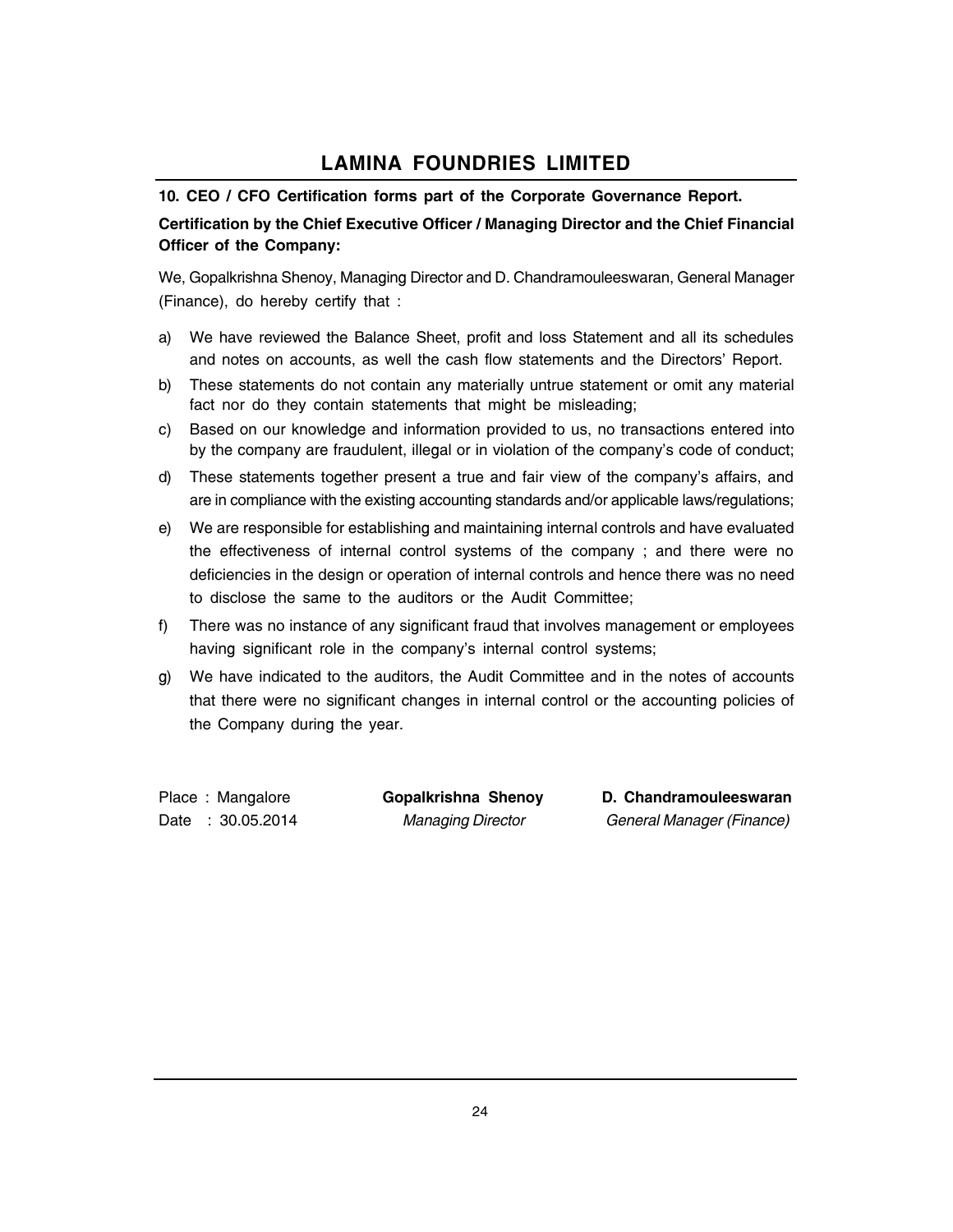#### AUDITOR'S CERTIFICATE ON CORPORATE GOVERNANCE

To the Members of

Lamina Foundries Limited

We have examined the compliance of conditions of Corporate Governance by Lamina Foundries Limited for the year ended 31st March 2014, as stipulated in clause 49 of the Listing Agreement of the said Company with the Stock Exchanges.

The compliance of conditions of Corporate Governance is the responsibility of the management. Our examination was limited to a review of the procedures and implementation thereof, adopted by the Company for ensuring the compliance of the conditions of the Corporate Governance. It is neither an audit nor an expression of opinion on the financial statements of the Company.

In our opinion and to the best of our information and according to the explanations given to us and the representations made by the management, we certify that the Company has complied with the conditions of Corporate Governance as stipulated in the above mentioned Listing Agreement.

We further state that such compliance is neither an assurance as to the future viability of the Company nor the efficiency or effectiveness with which the management has conducted the affairs of the Company.

for NITIN J. SHETTY & CO.

Chartered Accountants Registration No. 008891S

Place : MANGALORE CA. Nitin J. Shetty Date : 30.05.2014 **Partner** 

Member No. 025990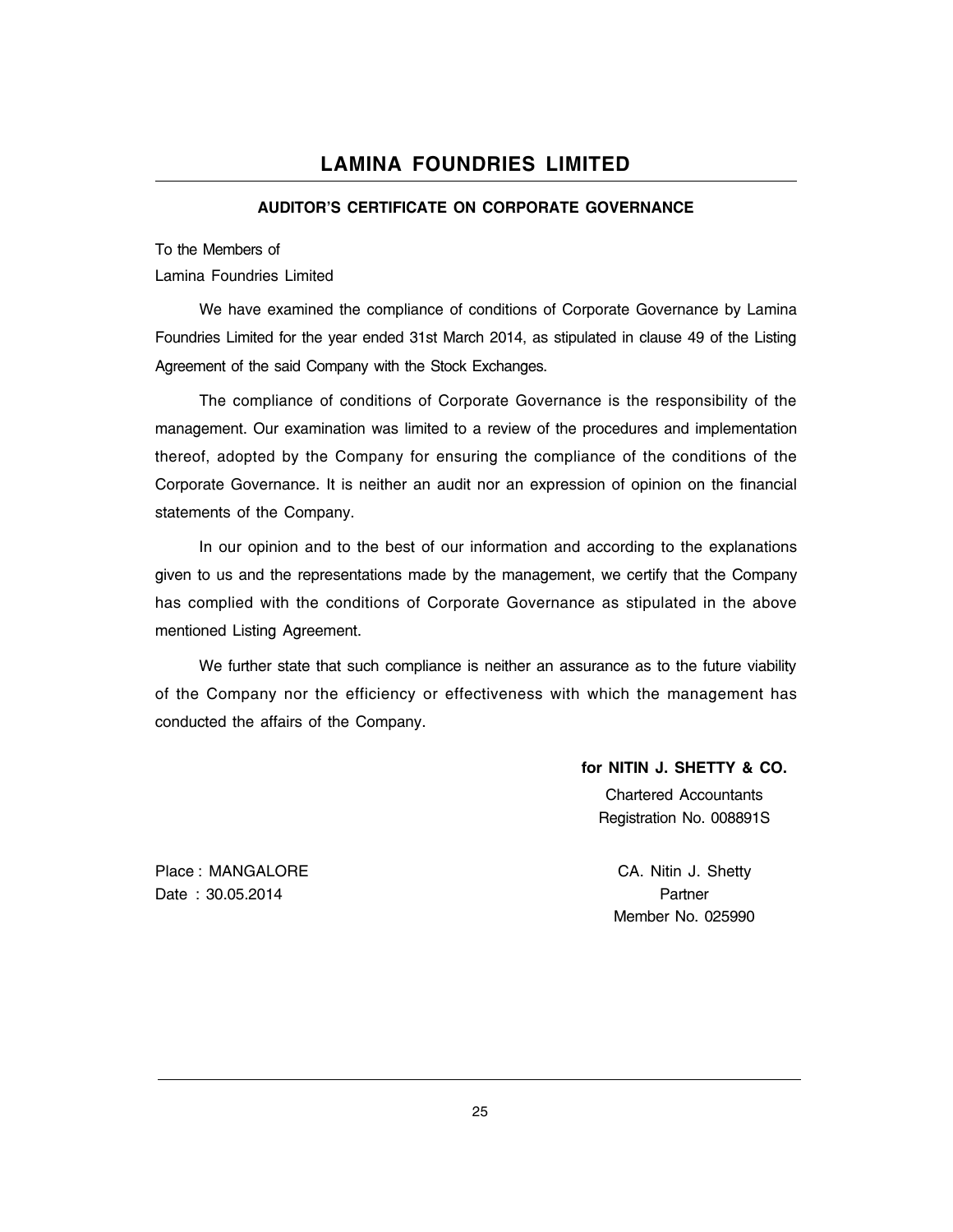### INDEPENDENT AUDITORS' REPORT ON FINANCIAL STATEMENTS

#### TO THE MEMBERS OF LAMINA FOUNDRIES LIMITED

#### Report on the Financial Statements

We have audited the accompanying financial statements of M/s LAMINA FOUNDRIES LIMITED (the "Company"), which comprise the Balance Sheet as on  $31^{st}$  March 2014, the Statement of Profit and Loss Statement and the Cash Flow Statement for the year then ended, and a summary of the significant accounting policies and other explanatory information.

#### Management's responsibility for the financial statements

The Companyís Management is responsible for the preparation of these financial statements that give a true and fair view of the financial position, financial performance and cash flows of the Company in accordance with the Accounting Standards referred to in Section 211 (3C) of the Companies Act, 1956 (the "Act") and in accordance with the accounting principles generally accepted in India. This responsibility includes the design, implementation and maintenance of internal controls relevant to the preparation and presentation of the financial statements that give a true and fair view and are free from material misstatements, whether due to fraud or error.

#### **Auditors' Responsibility**

Our responsibility is to express an opinion on these financial statements based on our audit. We conducted our audit in accordance with the Standards on Auditing issued by the Institute of Chartered Accountants of India. Those Standards require that we comply with ethical requirements and plan and perform the audit to obtain reasonable assurance about whether the financial statements are free from material misstatements.

An audit involves performing procedures to obtain audit evidence about the amounts and the disclosures in the financial statements. The procedures selected depend on the auditorís judgment, including the assessment of the risks of material misstatement of the financial statements, whether due to fraud or error. In making those risk assessments, the auditor considers internal control relevant to the Companyís preparation and fair presentation of the financial statements in order to design audit procedures that are appropriate in the circumstances, but not for the purpose of expressing an opinion on the effectiveness of the Companyís internal control. An audit also includes evaluating the appropriateness of the accounting policies used and the reasonableness of the accounting estimates made by the Management, as well as evaluating the overall presentation of the financial statements.

We believe that the audit evidence we have obtained is sufficient and appropriate to provide a basis for our audit opinion.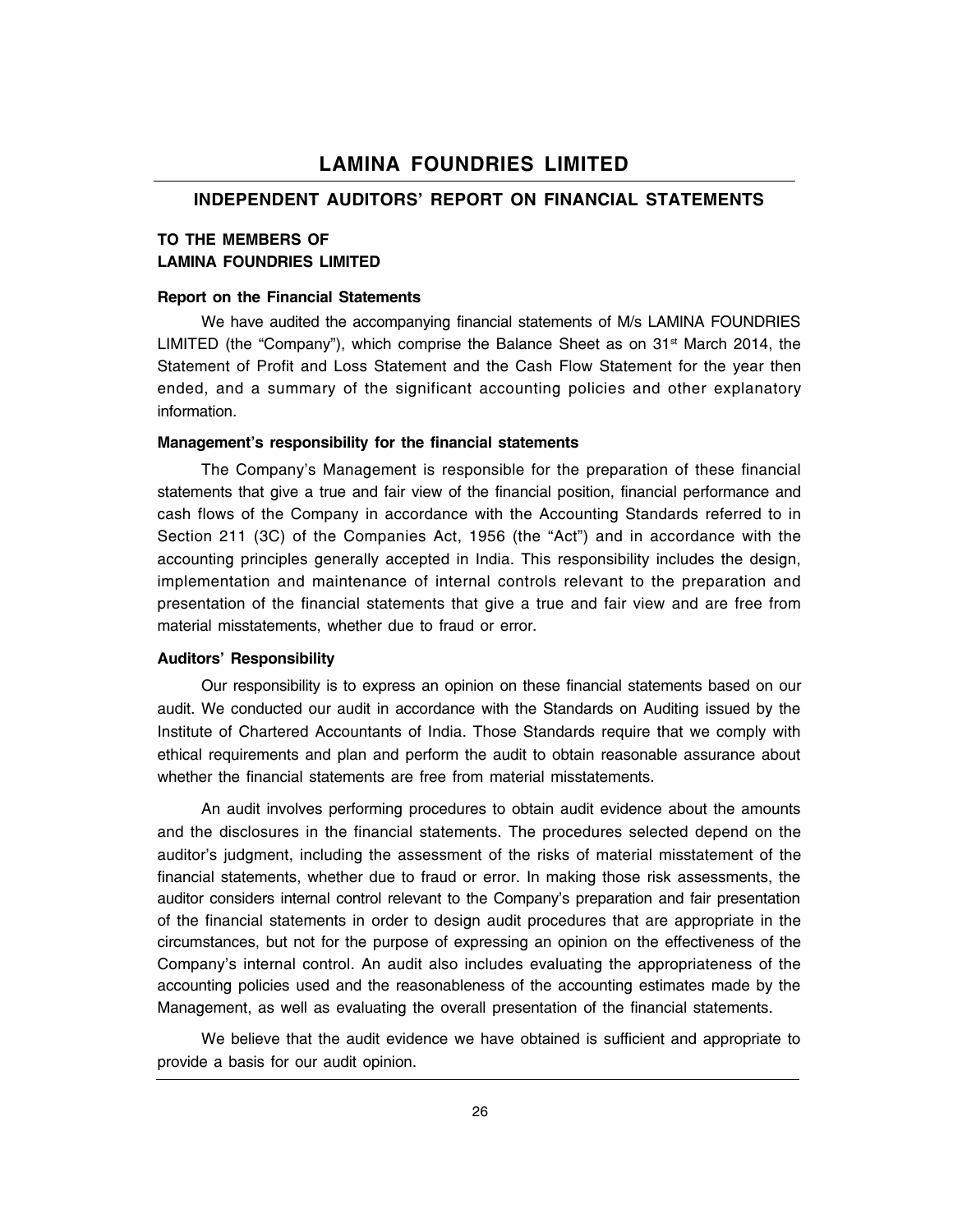#### Opinion

In our opinion and to the best of our information and according to the explanations given to us, the aforesaid financial statements give the information required by the Act in the manner so required and give a true and fair view in conformity with the accounting principles generally accepted in India:

- (a) in the case of the Balance Sheet, of the state of affairs of the Company as at March 31, 2014;
- (b) in the case of the Statement of Profit and Loss, of the loss of the Company for the year ended on that date; and
- (c) in the case of the Cash Flow Statement, of the cash flows of the Company for the year ended on that date.

#### Report on Other Legal and Regulatory Requirements

- 1. As required by the Companies (Auditors Report) Order, 2003 (the "Order") issued by the Central Government in terms of Section 227(4A) of the Act, we give in the Annexure a statement on the matters specified in paragraphs 4 and 5 of the Order.
- 2. As required by Section 227(3) of the Act, we report that:
	- (a) We have obtained all the information and explanations which to the best of our knowledge and belief were necessary for the purposes of our audit.
	- (b) In our opinion, proper books of account as required by law have been kept by the Company so far as it appears from our examination of those books.
	- (c) The Balance Sheet, the Statement of Profit and Loss, and the Cash Flow Statement dealt with by this Report are in agreement with the books of account.
	- (d) In our opinion, the Balance Sheet, the Statement of Profit and Loss, and the Cash Flow Statement comply with the Accounting Standards referred to in Section 211 (3C) of the Act.
	- (e) On the basis of the written representations received from the directors as on March 31, 2014 taken on record by the Board of Directors, none of the directors is disqualified as on March 31, 2014 from being appointed as a director in terms of Section 274(1)(g) of the Act.

For Nitin J. Shetty & Co. Chartered Accountants Registration No. 008891S

Date: 30.05.2014 **Partner** 

Place: Mangalore CA. Nitin J. Shetty Member No. 025990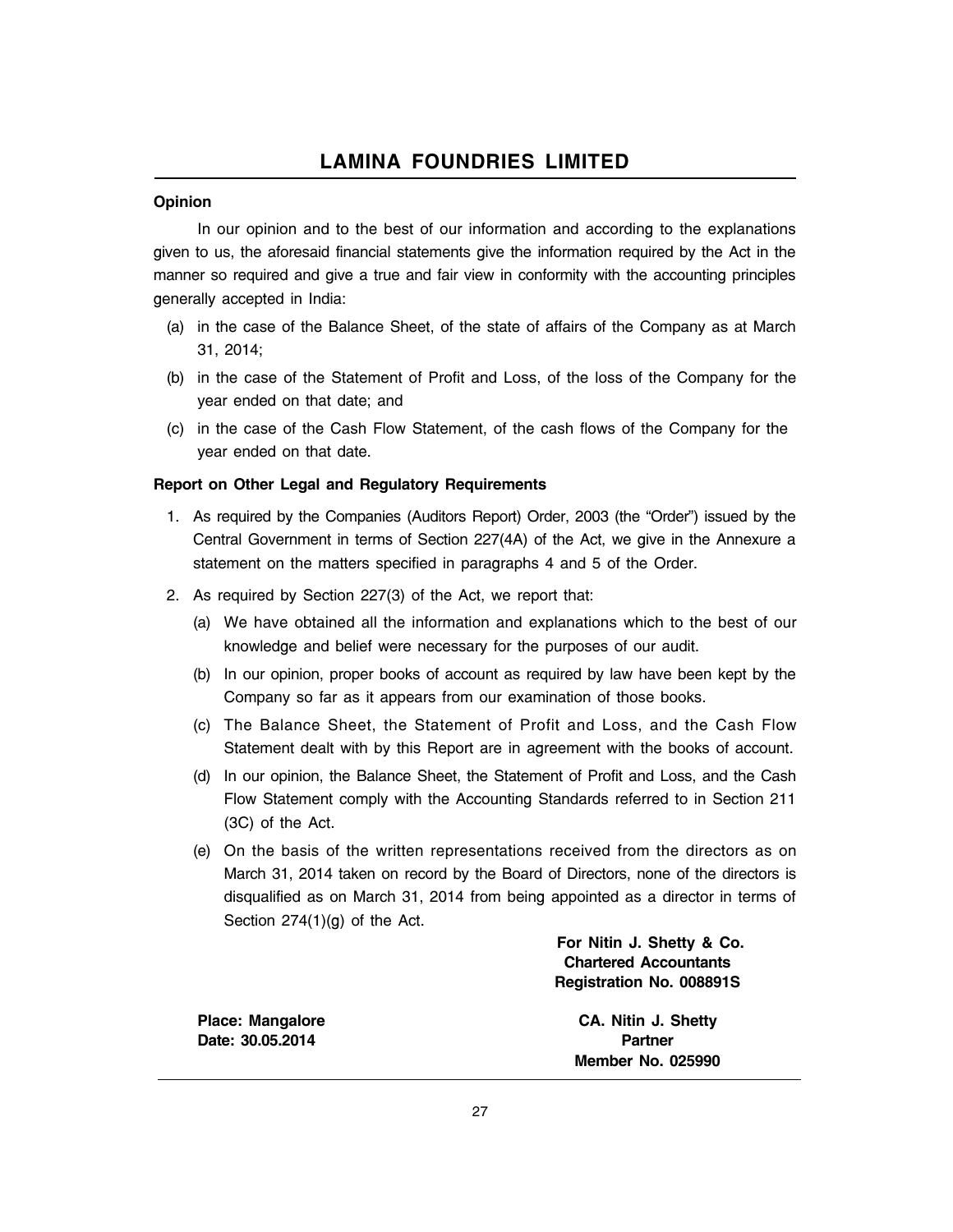#### Annexure to Independent Auditors' Report of Lamina Foundries Ltd.

#### as of and for year ended March 31, 2014

#### (referred to in our report of even date)

- (i) (a) The Company has maintained proper records showing full particulars, including quantitative details and situation of fixed assets.
	- (b) Fixed assets have been physically verified by the Management during the year at reasonable intervals. No material discrepancies were noticed on such verification.
	- (c) The fixed assets disposed off during the year are not substantial and hence it has not affected the going concern status of the Company.
- (ii) (a) The inventory has been physically verified during the year by the Management. In our opinion, the frequency of verification is reasonable.
	- (b) The procedures of physical verification of inventories followed by the Management are reasonable and adequate in relation to the size of the Company and the nature of its business.
	- (c) The Company is maintaining proper records of inventory. The discrepancies noticed on verification between the physical stocks and the book records were not material.
- (iii) (a) The Company has not granted any secured or unsecured loans to any parties covered under section 301 of the Companies Act, 1956. The Company has taken unsecured loans from a Company covered in the register maintained under section 301 of the Companies Act, 1956. The amount involved in the transactions was Rs. Nil and the balance outstanding was Rs 611.03 Lacs.
	- (b) The rate of interest and other terms and conditions of loans taken by the company are not prima facie prejudicial to the interest of the company.

Sub-clauses (c) & (d) are not applicable, as the loans are of long term in nature.

- (iv) There are adequate internal control procedures commensurate with the size of the Company and the nature of its business with regard to purchases of inventory, fixed assets and with regard to the sale of goods. During the course of our audit, we have not observed any continuing failure to correct major weaknesses in internal controls.
- (v) (a) The transactions that need to be entered into the register maintained under Section 301 of the Companies Act, 1956 have been so entered.
	- (b) The transactions made in pursuance of contracts or arrangements entered in the register maintained under Section 301 of the Companies Act, 1956 have been made at prices which are reasonable having regard to prevailing market prices at the relevant time.
- (vi) The Company has complied with the provisions of section 58A and 58AA of the Companies Act, 1956, wherever applicable, and the Companies (Acceptance of Deposits) Rules, 1975 with regard to the deposits accepted from the public.
- (vii) The Company has an internal audit system commensurate with the size and nature of its business.
- (viii) Consequent to the applicability of the Companies (Cost Accounting Records) Rules 2011, for the maintenance of cost records prescribed by the Central Government under Section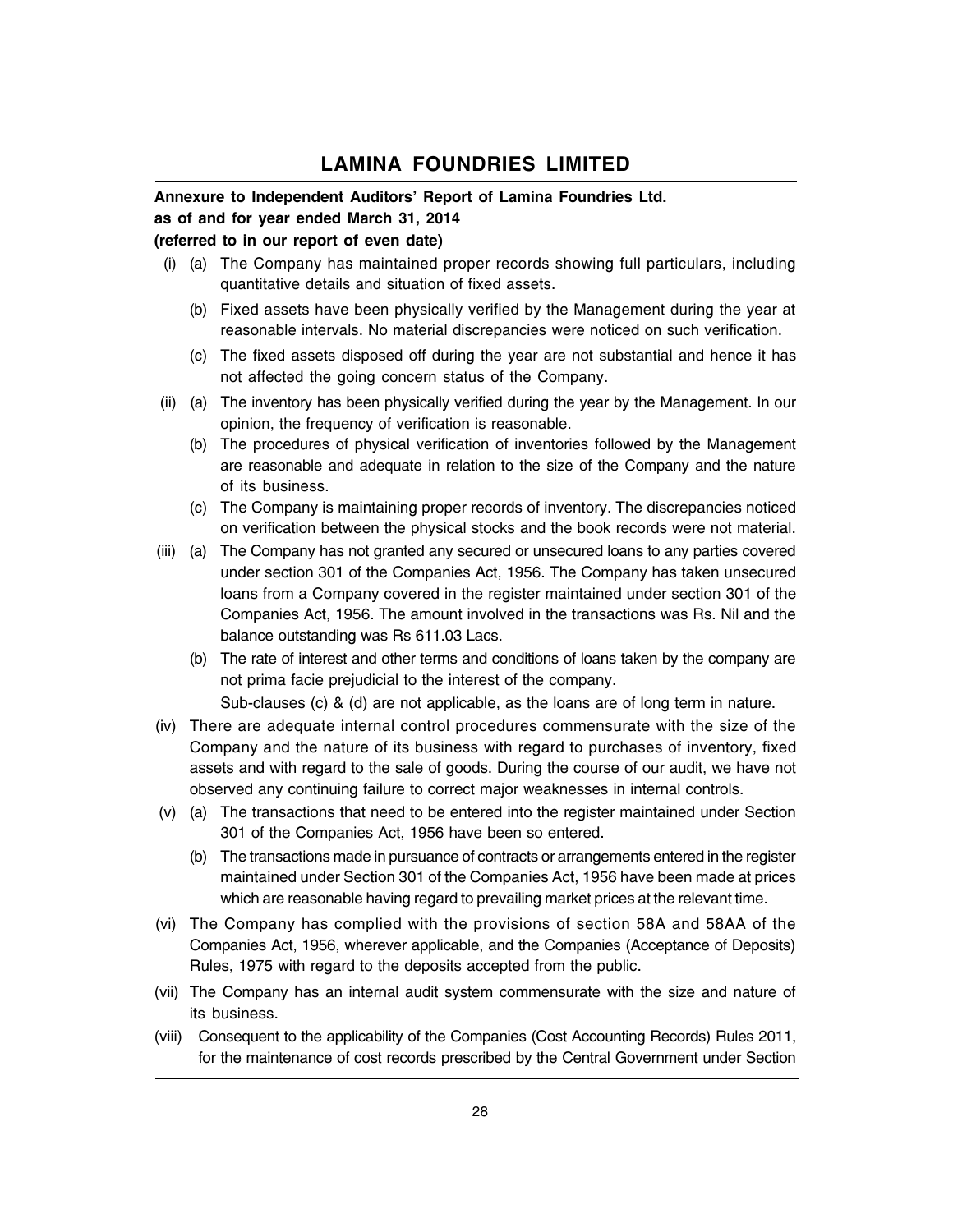209(1)(d) of the Companies Act, 1956, proper records have been made and maintained by the Company.

- $(ix)$  (a) The Company, during the year, has been regular in depositing undisputed statutory dues including Provident Fund, Employees State Insurance, Income Tax, Sales Tax, Custom Duty, Wealth Tax, Excise Duty, Cess and any other statutory dues with the appropriate authorities.
	- (b) There were no undisputed amounts payable in respect of Income Tax, Sales Tax, Customs Duty, Excise Duty, Wealth Tax and Cess which are in arrears as at 31st March, 2014 for a period of more than six months from the date they became payable.
	- (c) There were no dues of Sales Tax, Income Tax, Wealth Tax, Customs Duty, Excise Duty and Cess which have not been deposited on account of any disputes.
- (x) The accumulated losses of the Company are less than fifty percent of its net worth. The Company has not incurred cash losses during the financial year covered by our audit and also during the immediately preceding financial year.
- (xi) The Company has not defaulted in repayment of dues to financial institutions and banks. The Company has no debenture holdings during the financial year.
- (xii) The Company has not granted any loans and advances on the basis of security by way of pledge of shares, debentures and other securities.
- (xiii) The Company is not a chit fund or a nidhi/mutual benefit fund/society. Therefore, the provisions of clause 4(xiii) of the Companies (Auditor's Report) Order, 2003 are not applicable to the Company.
- (xiv) The Company is not dealing in or trading in shares, securities, debentures and other investments. Accordingly, the provisions of the clause 4(xiv) of the Companies (Auditor's Report) Order, 2003 are not applicable to the Company.
- (xv) The Company has not given any guarantee for loans taken by others from banks or financial institutions.
- (xvi) The term loans have been applied for the purpose for which they were raised.
- (xvii) On the basis of overall examination of the Balance Sheet of the Company, we report that no funds raised on short-term basis have been used for long-term investment and vice-versa.
- (xviii) The Company has not made any preferential allotment of shares to parties and companies covered in the register maintained under section 301 of the Companies Act, 1956.
- (xix) The Company has not issued any debentures during the period covered by our Audit Report.
- (xx) The Company has not raised money by way of Public Issues during the period covered by our Audit Report.
- (xxi) No fraud on or by the Company has been noticed or reported during the course of our audit.

for Nitin J. Shetty & Co., Chartered Accountants Registration No. 008891S

Place : MANGALORE **CA. Nitin J. Shetty** Date : 30.05.2014 **Partner** 

Member No. 025990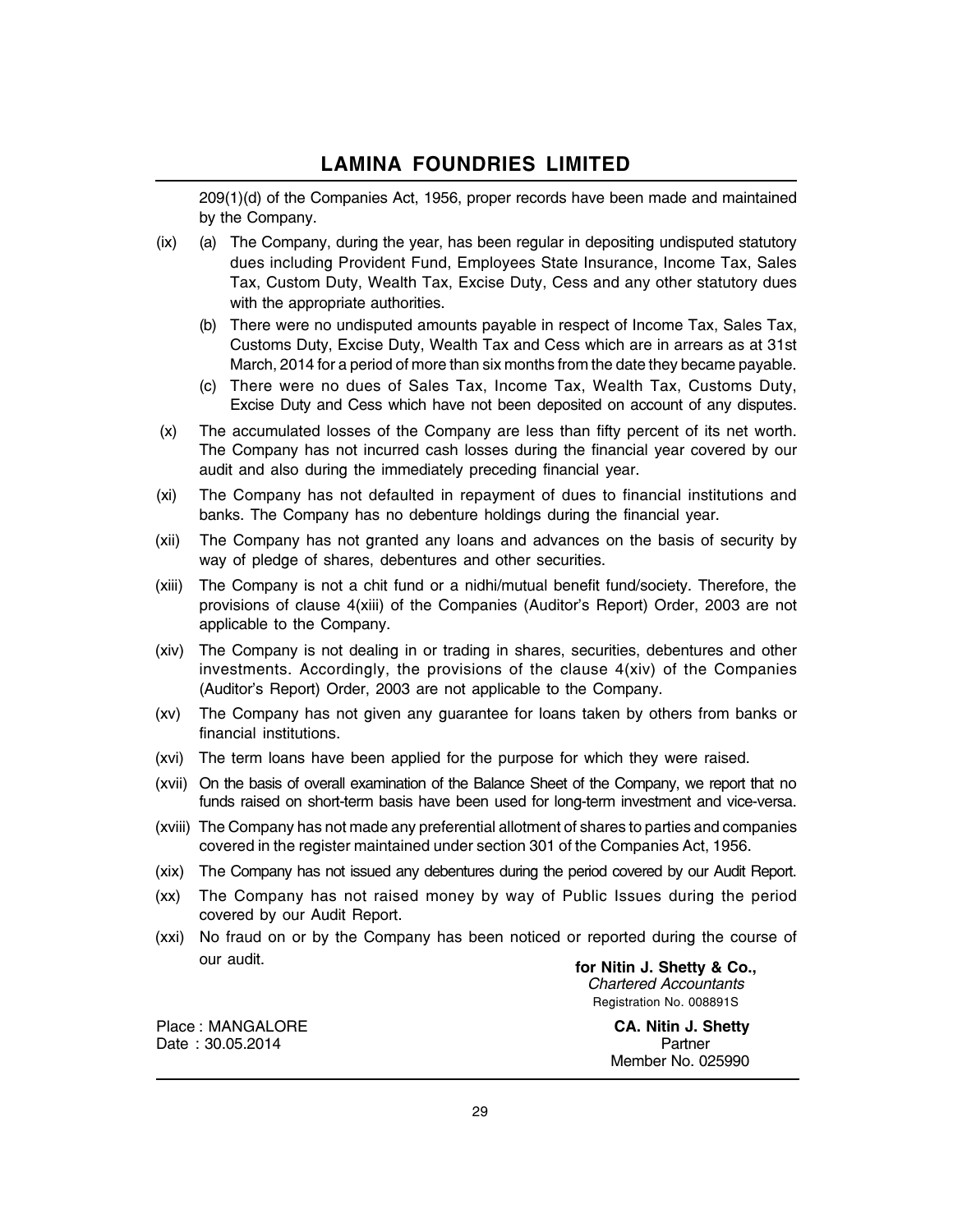|                                                           | <b>Note</b>  | As at 31st                                                                                  | As at 31st    |
|-----------------------------------------------------------|--------------|---------------------------------------------------------------------------------------------|---------------|
| <b>PARTICULARS</b>                                        | No.          | <b>March, 2014</b>                                                                          | March, 2013   |
| I. EQUITY AND LIABILITIES                                 |              | Rs.                                                                                         | Rs.           |
| Shareholder's funds<br>1.                                 |              |                                                                                             |               |
| (a) Share Capital                                         | $\mathbf 2$  | 3,04,00,000                                                                                 | 3,04,00,000   |
| (b) Reserves and Surplus                                  | 3            | (70, 74, 566)                                                                               | (59, 34, 886) |
|                                                           |              | 2,33,25,434                                                                                 | 2,44,65,114   |
| 2.<br>Non-current liabilities                             |              |                                                                                             |               |
| Long-term borrowings                                      | 4            | 1,65,52,271                                                                                 | 1,72,65,817   |
|                                                           |              | 1,65,52,271                                                                                 | 1,72,65,817   |
| <b>Current liabilities</b><br>З.                          |              |                                                                                             |               |
| (a) Short-term borrowings                                 | 5            | 19,04,77,281                                                                                | 18,10,05,435  |
| (b) Trade payables                                        | 6            | 6,01,16,521                                                                                 | 6,08,52,386   |
| (c) Other current liabilities                             | 7            | 6,67,88,019                                                                                 | 4,64,91,008   |
|                                                           |              | 31,73,81,821                                                                                | 28,83,48,829  |
|                                                           | <b>TOTAL</b> | 35,72,59,526                                                                                | 33,00,79,760  |
| <b>II. ASSETS</b>                                         |              |                                                                                             |               |
| 1.<br>Non-current assets                                  |              |                                                                                             |               |
| (a) Fixed assets                                          |              |                                                                                             |               |
| Tangible assets                                           | 8            | 10,51,54,826                                                                                | 11,05,27,040  |
| (b) Deferred tax assets (net)                             | 9            | 3,82,341                                                                                    | 4,96,616      |
| (c) Long-term loans and advances                          | 10           | 1,23,27,240                                                                                 | 1,00,78,040   |
|                                                           |              | 11,78,64,407                                                                                | 12,11,01,696  |
| 2.<br>Current assets                                      |              |                                                                                             |               |
| (a) Inventories                                           | 11           | 12,62,47,788                                                                                | 13,26,58,228  |
| (b) Trade receivables                                     | 12           | 7,78,69,638                                                                                 | 5,46,65,358   |
| (c) Cash and cash equivalents                             | 13           | 1,05,80,677                                                                                 | 98,65,497     |
| (d) Short-term loans and advances                         | 14           | 2,46,97,016                                                                                 | 1,17,88,981   |
|                                                           |              | 23,93,95,119                                                                                | 20,89,78,064  |
|                                                           | <b>TOTAL</b> | 35,72,59,526                                                                                | 33,00,79,760  |
| III. NOTES FORMING PART OF FINANCIAL<br><b>STATEMENTS</b> | $1 - 31$     |                                                                                             |               |
| For and on behalf of the Board of Directors               |              | In terms of our report attached<br>for NITIN J. SHETTY & CO<br><b>Chartered Accountants</b> |               |

|  | Gopalkrishna Shenov<br><b>Managing Director</b> | Guruprasad Advanthaya<br>Director | <b>Chartered Accountants</b><br>(Regn. No 008891s) |  |
|--|-------------------------------------------------|-----------------------------------|----------------------------------------------------|--|
|  | Shantheri Baliga<br>Company Secretary           |                                   | CA. Nitin J. Shetty<br>Partner                     |  |
|  | Place : MANGALORE<br>Date: 30-05-2014           |                                   | Membership No. 025990                              |  |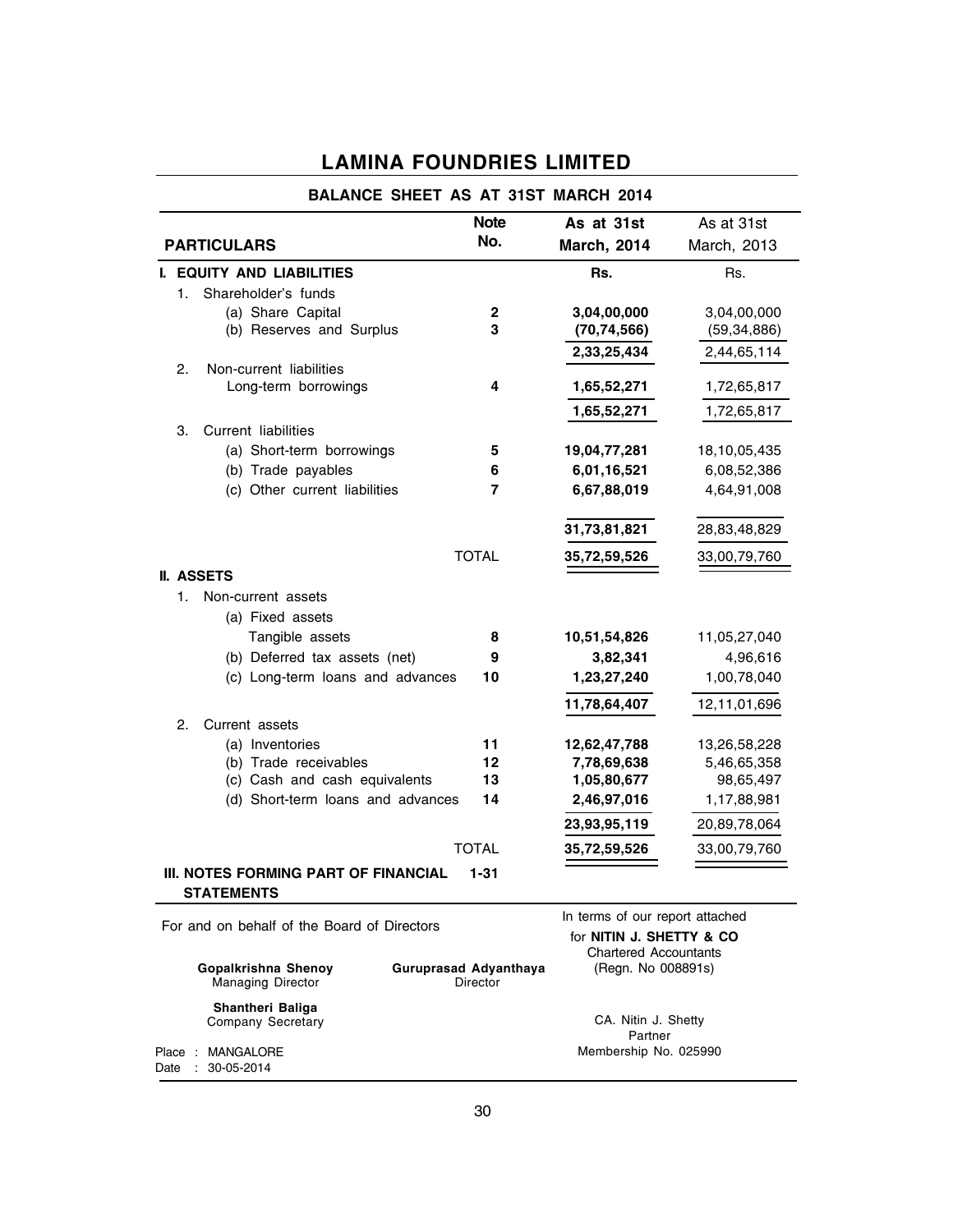| PROFIT AND LOSS STATEMENT FOR THE YEAR ENDED 31ST MARCH 2014    |                                   |                    |                                                    |
|-----------------------------------------------------------------|-----------------------------------|--------------------|----------------------------------------------------|
|                                                                 | <b>Note</b>                       | For the year ended | For the year ended                                 |
| <b>PARTICULARS</b>                                              | No.                               | 31st March 2014    | 31st March 2013                                    |
|                                                                 |                                   | Rs.                | Rs.                                                |
| I. Revenue from operations                                      | 15                                | 51,80,95,274       | 53,16,13,049                                       |
| Less: Excise Duty                                               |                                   | 4,04,56,224        | 3,73,81,814                                        |
|                                                                 |                                   | 47,76,39,050       | 49, 42, 31, 235                                    |
| II. Other Income                                                | 16                                | 29,96,869          | 40,00,428                                          |
| <b>III. Total Reveune</b>                                       | $(I + II)$                        | 48,06,35,919       | 49,82,31,663                                       |
| IV. Expenses :                                                  |                                   |                    |                                                    |
| a) Cost of materials consumed                                   | 17                                | 20, 13, 35, 361    | 22,80,87,981                                       |
| b) Manufacturing Cost                                           | 18                                | 13,66,38,297       | 14,06,52,374                                       |
| c) Changes in inventories of finished goods,                    |                                   |                    |                                                    |
| work-in-progress and Stock-in-Trade                             | 19                                | 18,94,310          | (1,85,22,438)                                      |
| d) Employee benefit expense                                     | 20                                | 5,81,32,656        | 5,76,11,283                                        |
| e) Finance costs                                                | 21                                | 3,87,50,531        | 3,85,18,660                                        |
| f) Depreciation and amortization expense                        | 8                                 | 1,13,28,592        | 1,09,46,384                                        |
| g) Other expenses                                               | 22                                | 3, 35, 81, 577     | 3,42,46,576                                        |
| <b>Total Expenses</b>                                           |                                   | 48, 16, 61, 324    | 49,15,40,820                                       |
| V. Profit before exceptional and<br>extraordinary items and tax | $(III - IV)$                      | $-10,25,405$       | 66,90,843                                          |
| VI. Profit before extraordinary items                           |                                   |                    |                                                    |
| and tax                                                         |                                   | $-10,25,405$       | 66,90,843                                          |
| VII. Profit before tax                                          |                                   | $-10,25,405$       | 66,90,843                                          |
| VIII. Tax expense :                                             |                                   |                    |                                                    |
| (1) Current tax                                                 |                                   |                    |                                                    |
| (2) Deferred tax                                                | 1,14,275<br>23                    | 1,14,275           | 10,55,723<br>10,55,723                             |
| IX. Profit/(Loss) for the period from                           | (VII - VIII)                      |                    |                                                    |
| continuing operations                                           |                                   | -11,39,680         | 56,35,120                                          |
| X. Profit/(Loss) for the period                                 |                                   | $-11,39,680$       | 56,35,120                                          |
| XI. Earning per equity share :<br>$(1)$ Basic<br>(2) Diluted    |                                   |                    | 1.85                                               |
| XII. NOTES FORMING PART OF FINANCIAL 1-31<br><b>STATEMENTS</b>  |                                   |                    |                                                    |
| For and on behalf of the Board of Directors                     |                                   |                    | In terms of our report attached                    |
|                                                                 |                                   |                    | for <b>NITIN J. SHETTY &amp; CO</b>                |
| Gopalkrishna Shenoy<br><b>Managing Director</b>                 | Guruprasad Adyanthaya<br>Director |                    | <b>Chartered Accountants</b><br>(Regn. No 008891S) |
| Shantheri Baliga                                                |                                   |                    |                                                    |
| Company Secretary                                               |                                   |                    | CA. Nitin J. Shetty                                |
| Place : MANGALORE<br>30-05-2014<br>Date :                       |                                   |                    | Partner<br>Membership No. 025990                   |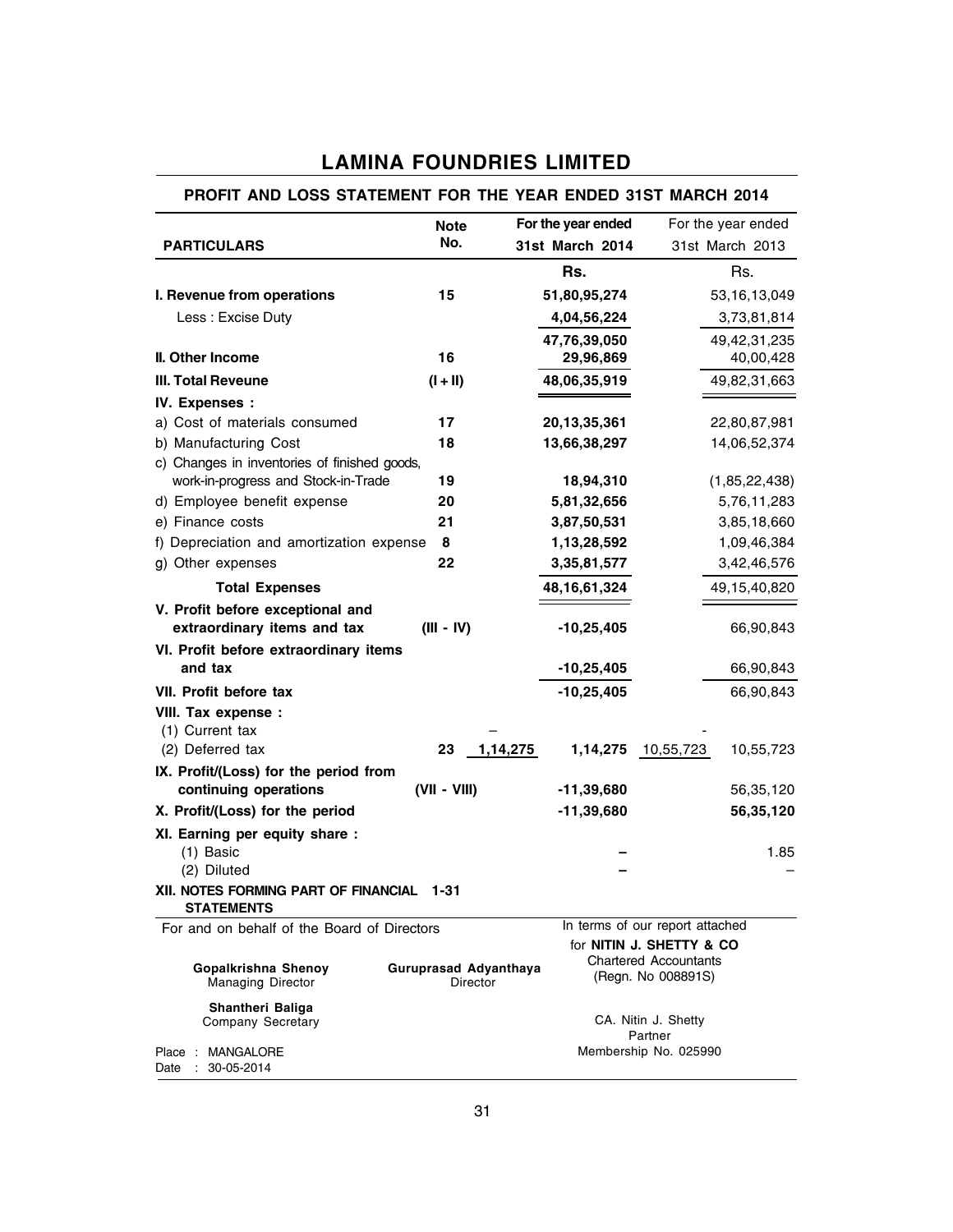|                                                 | CASH FLOW STATEMENT FOR THE YEAR ENDED 31ST MARCH 2014 |                                                                                    |                  |
|-------------------------------------------------|--------------------------------------------------------|------------------------------------------------------------------------------------|------------------|
|                                                 |                                                        | 2013-14                                                                            | 2012-13          |
|                                                 |                                                        | (Rs.)                                                                              | (Rs.)            |
| A. Cash Flow from operating Activities          |                                                        |                                                                                    |                  |
| Net Profit before tax and ordinary items        |                                                        | 3,80,04,083                                                                        | 4,52,80,605      |
| Adjustments for:                                |                                                        |                                                                                    |                  |
| Profit on Sale of Assets                        |                                                        | 97,401                                                                             | 45,920           |
| Depreciation                                    |                                                        | 1,13,28,592                                                                        | 1,09,46,384      |
| Operating profit before working capital changes |                                                        | 4,94,30,076                                                                        | 5,62,72,909      |
| Adjustments for :                               |                                                        |                                                                                    |                  |
| Trade and Other receivables                     |                                                        | (3,83,61,515)                                                                      | 33,88,737        |
| Inventories                                     |                                                        | 64,10,440                                                                          | (2,06,76,713)    |
| Trade payables                                  |                                                        | 63,27,784                                                                          | 58,39,124        |
|                                                 |                                                        | (2,56,23,291)                                                                      | (1, 14, 48, 852) |
| Cash Generated from operations                  |                                                        | 2,38,06,785                                                                        | 4,48,24,057      |
| Interest paid                                   |                                                        | 3,87,50,531                                                                        | 3,85,18,660      |
| Cash flow before extraordinary items            |                                                        | (1, 49, 43, 746)                                                                   | 63,05,397        |
| Net cash from operating activities              |                                                        | (1, 49, 43, 746)                                                                   | 63,05,397        |
|                                                 |                                                        |                                                                                    |                  |
| B. Cash flow from investing activities          |                                                        |                                                                                    |                  |
| Purchase of Fixed assets                        |                                                        | (60, 16, 182)                                                                      | (1,96,38,289)    |
| Sale of fixed assets                            |                                                        | 59,804                                                                             | 1,15,652         |
|                                                 |                                                        | (59, 56, 378)                                                                      | (1,95,22,637)    |
| C. Cash flow from financing activities          |                                                        |                                                                                    |                  |
| Working capital borrowings                      |                                                        | 88,05,546                                                                          | 1,57,53,784      |
| Repayment of term loans                         |                                                        | 1,31,86,116                                                                        | (57, 48, 880)    |
| Tax Paid                                        |                                                        | (3,76,358)                                                                         | (1, 17, 023)     |
| Net cash used in financing activities           |                                                        | 2, 16, 15, 304                                                                     | 98,87,881        |
| Net increase in cash and cash equivalents       |                                                        | 7,15,180                                                                           | (33, 29, 359)    |
| Opening Balance of cash & cash equivalents      |                                                        | 98,65,497                                                                          | 1,31,94,856      |
| Closing Balance of cash & cash equivalents      |                                                        | 1,05,80,677                                                                        | 98,65,497        |
| For and on behalf of the Board of Directors     |                                                        | In terms of our report attached                                                    |                  |
| <b>Gopalkrishna Shenoy</b><br>Managing Director | Guruprasad Adyanthaya<br>Director                      | for <b>NITIN J. SHETTY &amp; CO</b><br>Chartered Accountants<br>(Regn. No 008891s) |                  |
| Shantheri Baliga<br>Company Secretary           |                                                        |                                                                                    |                  |
| Place : MANGALORE                               |                                                        | CA. Nitin J. Shetty<br>Partner                                                     |                  |

## CASH FLOW STATEMENT FOR THE YEAR ENDED 31ST MARCH 2014

Membership No. 025990

Date : 30-05-2014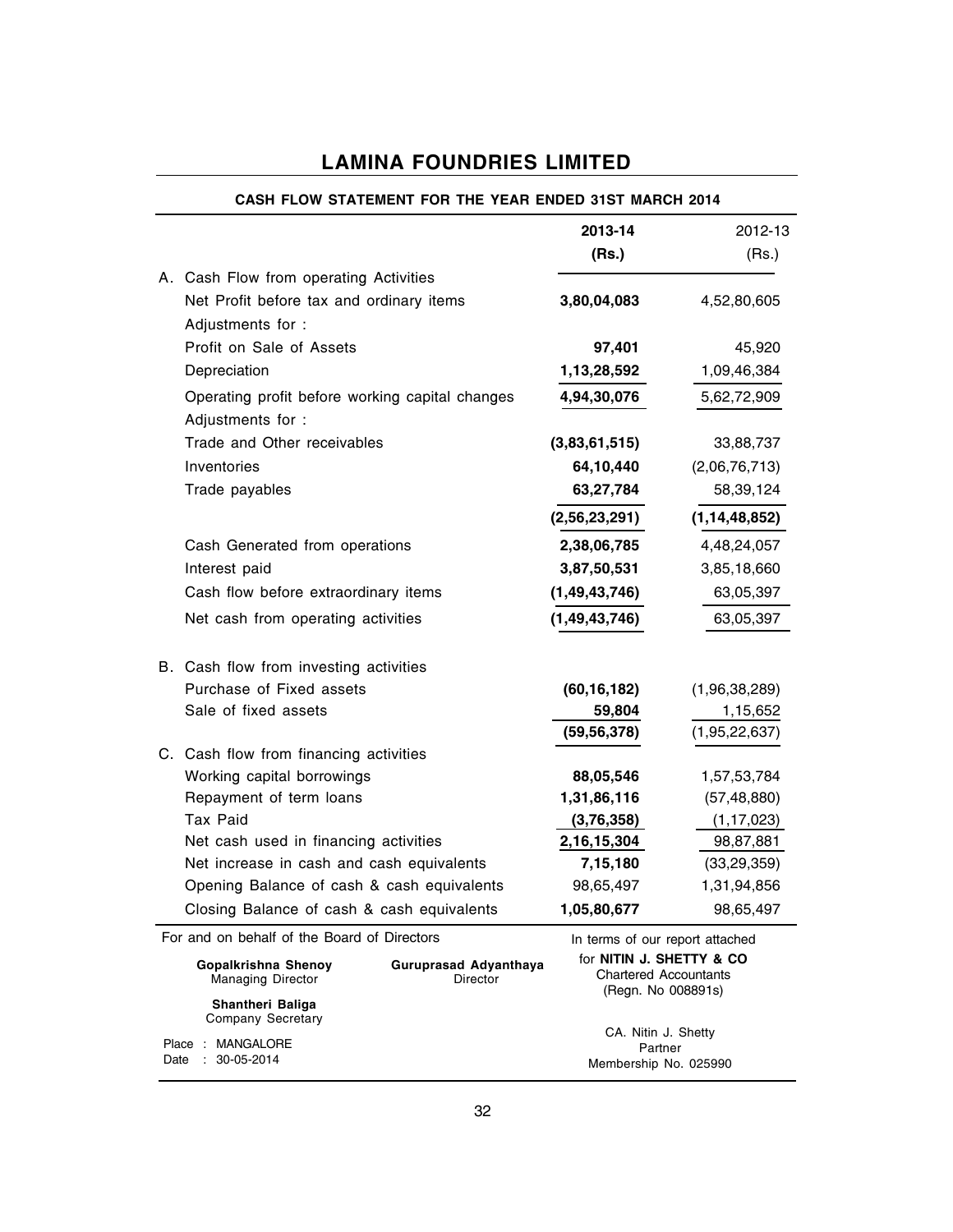#### NOTES FORMING PART OF FINANCIAL STATEMENTS

#### NOTE 1

- 1.1 Significant Accounting Policies :
	- (a) Method of Accounting :

The financial statements are prepared following mercantile system on historical cost basis of accounting in accordance with the generally accepted accounting principles in India and the Provisions of the Companies Act, 1956, unless otherwise specifically stated.

(b) Fixed Assets :

Upto 31st December 1984, Fixed Assets were valued at cost, which included interest capitalisation on loans availed and subsequent additions are stated at cost.

- (c) Valuation of Inventories :
	- (i) Raw materials, Stores and Spares are valued at cost, on average value basis.
	- (ii) Work-in-Progress is valued at lower of cost which includes material, labour and overheads or net realisable value.
	- (iii) Finished goods are valued at lower of cost which includes materials, labour and overheads or net realisable value.
- (d) Sales :

Sales include excise duty collected from the customers through the invoices and the excise duty paid on the despatches covered by the invoices are shown as deduction from the "Revenue from operations" in the profit and loss statement.

(e) Debtors :

Debtors are stated net of Bills Discounted.

(f) Depreciation :

Depreciation is provided at the rates prescribed under schedule XIV of the Companies Act, 1956 as amended by notification No. GSR 756 (E) Dtd. 16.12.93, on straight line method and on single shift basis.

(g) Foreign Exchange Transaction :

All payments made in foreign currency are translated into rupees at the rates debited by bank and all receipts, at the rates credited by the bank.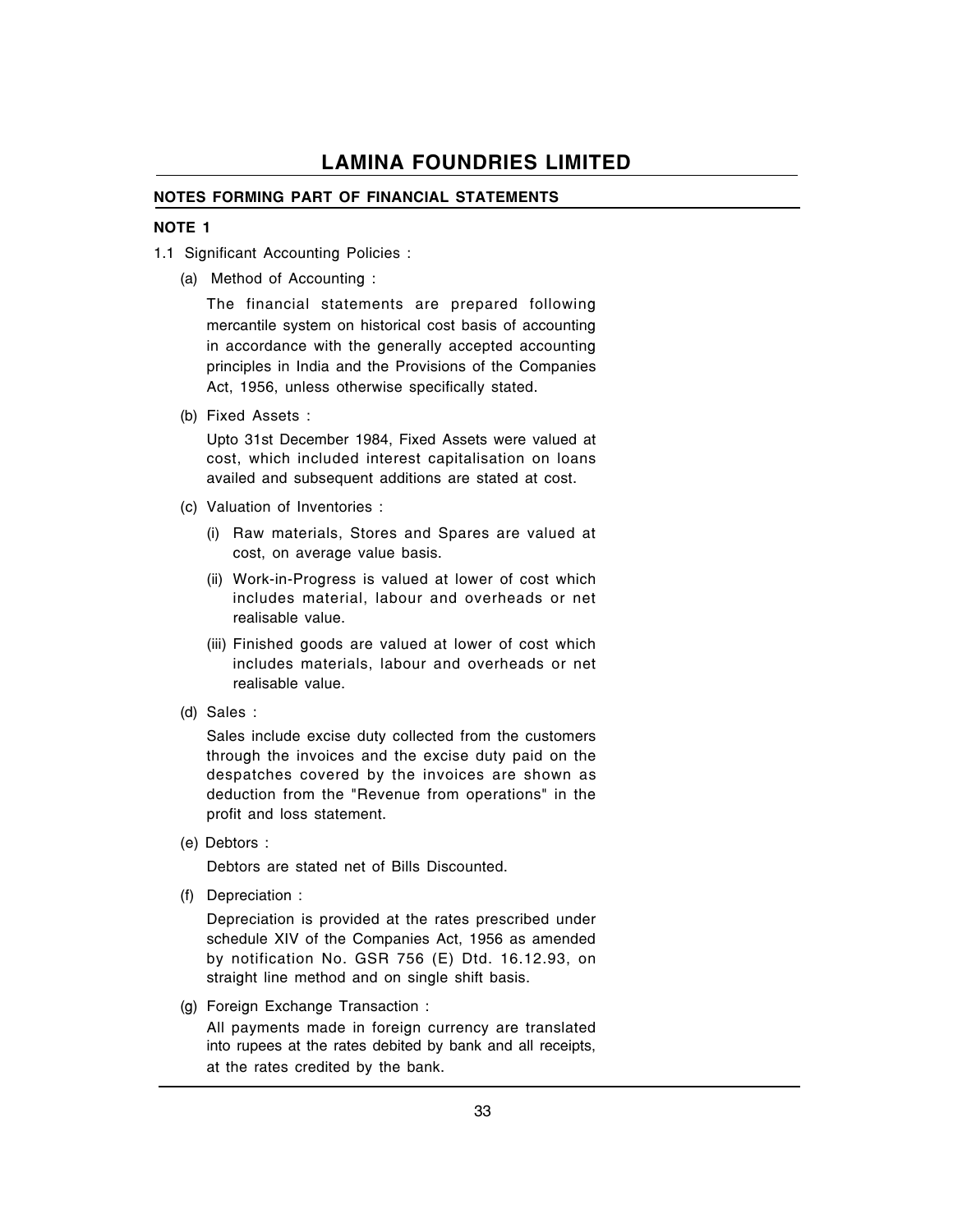(h) Retirement benefits :

Retirement benefits are provided for by payments to Gratuity and Provident Fund. The Gratuity Liability is determined on the basis of actuarial valuation furnished by Life Insurance Corporation of India under Group Gratuity Scheme.

(i) Deferred Tax :

Deferred tax is recognised on all timing differences, subject to consideration of prudence in respect of deferred tax asset.

- 1.2 Confirmations of balances were not received from the parties under security and other deposits and from debtors and creditors.
- 1.3 In the opinion of the management, Current Assets, Loans and Advances are approximately of the value stated in the Balance Sheet on a going concern basis.
- 1.4 Segment Reporting :

The management has identified the business segment as the Primary Segment and the geographical segment as the Secondary Segment.

a) Primary Segment : Business

The management is of the opinion that there are no separate reportable business segments as per Accounting Standards (AS)-17, as the entire operation of the company relates to one reportable segment comprising of manufacture of Iron Castings. Hence, the company's business segment represents single business segment, which does not include products with significantly differing risks and returns.

b) Secondary Segment : Geographical

Segment revenue by geographical based location of customers:

| Domestic     |              | Export       |              | Total        |              |  |
|--------------|--------------|--------------|--------------|--------------|--------------|--|
| (Rs.)        |              | (Rs)         |              | (Rs.)        |              |  |
| 2013-14      | 2012-13      | 2013-14      | 2012-13      | 2013-14      | 2012-13      |  |
| 36,19,54,013 | 33.26.60.500 | 15.04.26.894 | 19,19,37,551 | 51,23,80,907 | 52.45.98.052 |  |

c) The company's operating facilities are located in India.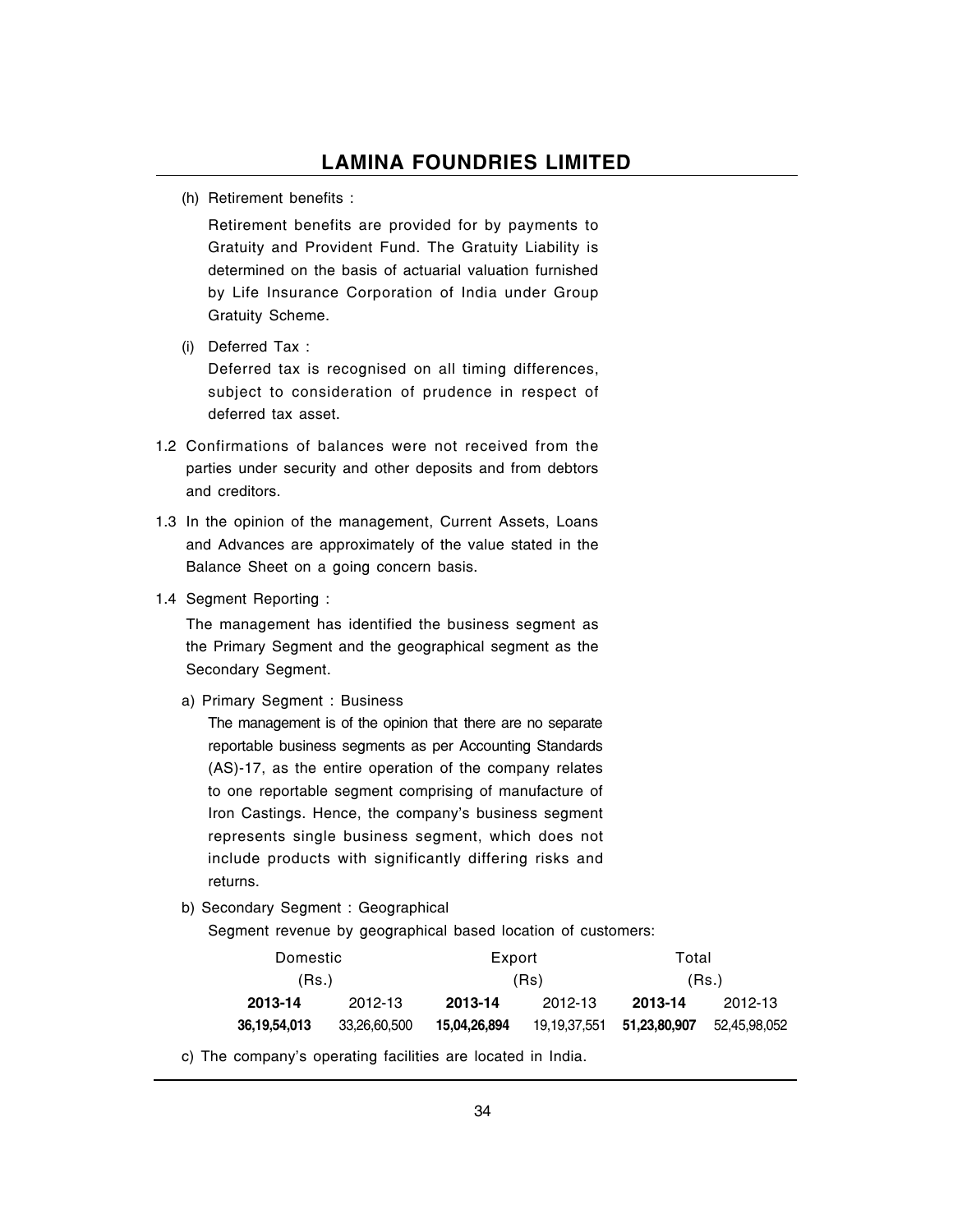### NOTE 2

|                                                                       | As at 31st        | As at 31st  |
|-----------------------------------------------------------------------|-------------------|-------------|
| Share capital                                                         | <b>March 2014</b> | March 2013  |
|                                                                       | Rs.               | Rs.         |
|                                                                       |                   |             |
| Authorised Share Capital :<br>48,00,000 Equity shares of Rs.10/- each | 4,80,00,000       | 4,80,00,000 |
| 20,000 13.5% Redeemable Cumulative                                    |                   |             |
| Preference Shares of Rs 100/- each                                    | 20,00,000         | 20,00,000   |
|                                                                       |                   |             |
|                                                                       | 5,00,00,000       | 5,00,00,000 |
| Issued, Subscribed and fully paid up :                                |                   |             |
| 30,40,000 Equity Shares of Rs 10/- each                               | 3,04,00,000       | 3,04,00,000 |
| (Of the above, 16,75,704 equity shares are held                       |                   |             |
| by the Holding company, M/s Lamina                                    |                   |             |
| Suspension Products Ltd)                                              |                   |             |
| Ordinary Shares of Rs. 10 each:                                       |                   |             |
| - In respect of every Ordinary share (whether                         |                   |             |
| fully paid or partly paid), voting right shall be in                  |                   |             |
| same proportion, as the capital paid upon such                        |                   |             |
| ordinary share, bears to the total paid up ordinary                   |                   |             |
| capital of the company.                                               |                   |             |
| - In the event of liquidation, the shareholders of                    |                   |             |
| ordinary shares are eligible to receive the remaining                 |                   |             |
| assets of the company, after distribution of all                      |                   |             |
| preferential amounts, in proportion to their share                    |                   |             |
| holdings.                                                             |                   |             |
| Information regarding issue of shares in the                          |                   |             |
| last five years.                                                      |                   |             |
| (a) Company has not issued any shares without                         |                   |             |
| payment being received.                                               |                   |             |
| (b) The Company has not issued any bonus shares.                      |                   |             |
| (c) The Company has not undertaken any buy-<br>-back shares.          |                   |             |
|                                                                       | 3,04,00,000       | 3,04,00,000 |
| No. of Shares<br>Name of Share -<br>$%$ of                            |                   |             |
| - holder<br>held<br><b>Holding</b>                                    |                   |             |
| Lamina Suspension<br>16,75,704<br>55.12<br>Products Ltd. -            |                   |             |
| <b>Holding Company</b>                                                |                   |             |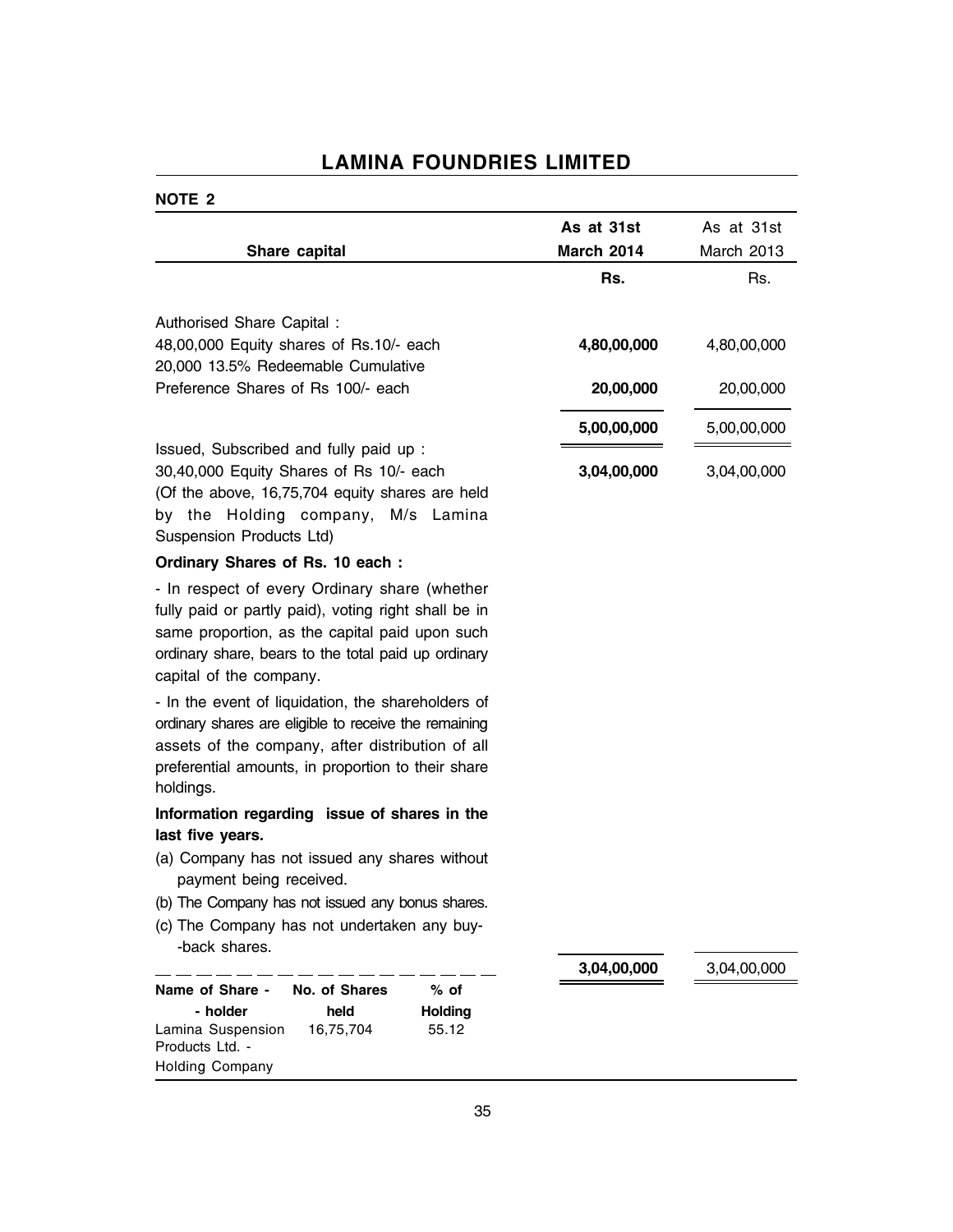#### NOTE 3

|                                                 | As at 31st        | As at 31st                    |
|-------------------------------------------------|-------------------|-------------------------------|
| <b>Reserves and surplus</b>                     | <b>March 2014</b> | March 2013                    |
|                                                 | Rs.               | Rs.                           |
| <b>Capital reserve</b>                          |                   |                               |
| Capital Subsidy from Govt. of Karnataka         | 30,00,000         | 30,00,000                     |
| Forfeited shares                                | 22,966            | 22,966                        |
| <b>Capital Redemption Reserve</b>               |                   |                               |
| Balance as per last Balance Sheet               | 10,00,000         | 10,00,000                     |
| <b>General Reserve</b>                          |                   |                               |
| Balance as per last Balance Sheet               | 25,14,085         | 25,14,085                     |
| <b>Profit &amp; Loss Account</b>                |                   |                               |
| Balance as per last Balance Sheet (1,24,71,937) |                   | (1,81,07,057)                 |
| Add: Current year profit before<br>(11,39,680)  | (1,36,11,617)     | 56,35,120<br>(1, 24, 71, 937) |
| appropriation                                   |                   |                               |
|                                                 | (70, 74, 566)     | (59, 34, 886)                 |
| <b>NOTE 4</b>                                   |                   |                               |
|                                                 | As at 31st        | As at 31st                    |
| Long term borrowings                            | <b>March 2014</b> | March 2013                    |
|                                                 | Rs.               | Rs.                           |
| <b>Secured</b>                                  |                   |                               |
| (i) Term loans from Scheduled Banks             | 1,51,57,421       | 1,50,54,667                   |
| (ii) H.P. Finance -                             |                   |                               |
| Vehicle Loan from Syndicate Bank                | 6,54,199          | 4,48,879                      |
| <b>Unsecured</b>                                |                   |                               |
| Hire Purchase Finance                           | 7,40,651          | 17,62,271                     |
|                                                 | 1,65,52,271       | 1,72,65,817                   |
| a) Secured term Loans                           |                   |                               |

Term loans from Scheduled Banks, (Syndicate Bank, Corporation Bank, Vijaya Bank and Andhra Bank) for working capital, are secured by a pari-passu first charge on the fixed assets of the company and are further secured by hypothecation of Plant and Machinery. The term loans, aggregating 480 lacs, are additionally secured by the personal guarantees of the three Promoter Directors.

- b) The repayment terms of the term loans are monthly/quarterly/annual as per the terms stipulated by the respective banks.
- c) The Vehicle loan of Rs. 1058743/- availed from Syndicate Bank, includes Rs. 404544/- included in Current Maturites of Long Term Debt under Note 7.
- d) Hire purchase finance loans are repayable in EMIs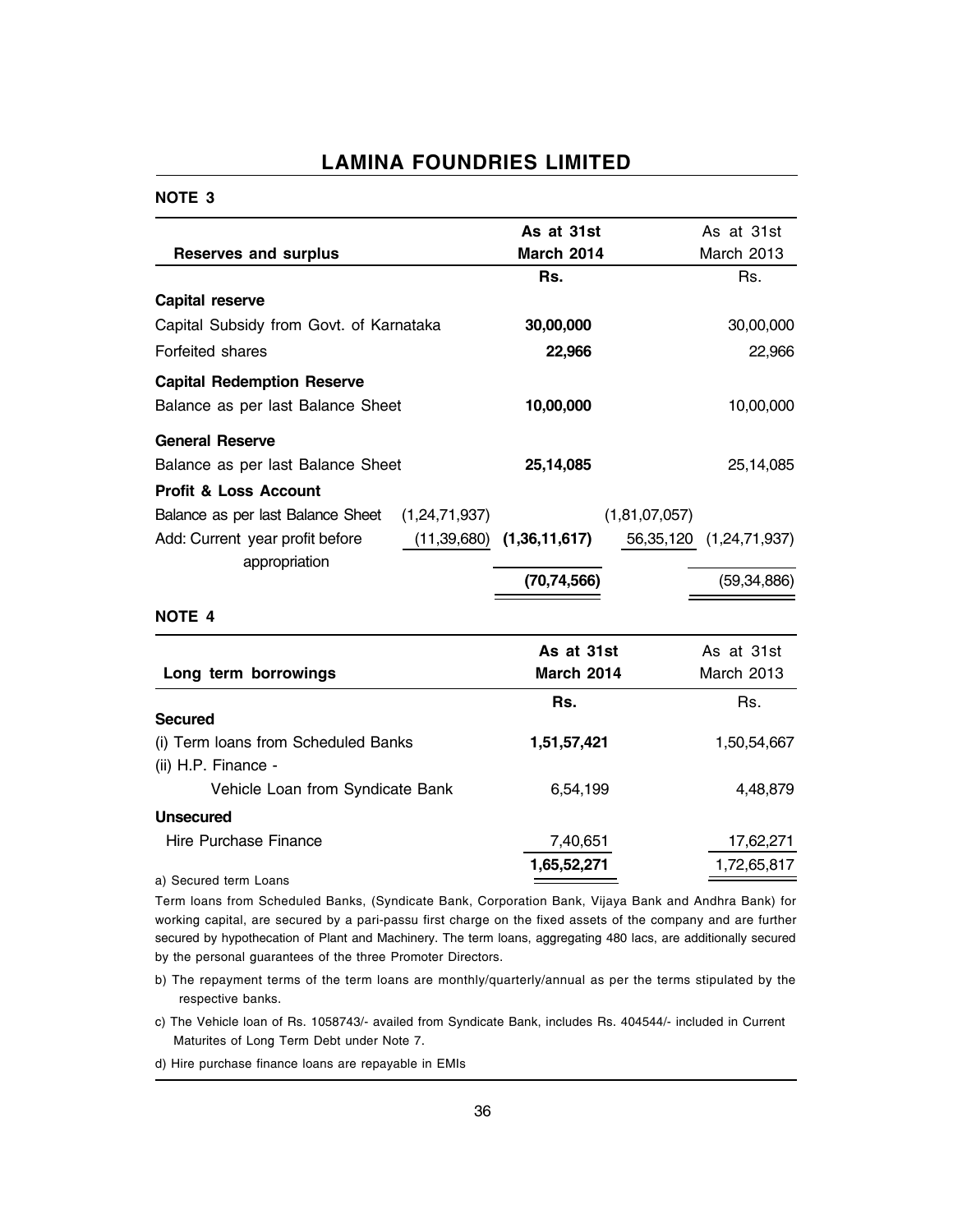#### NOTE 5

|     | Short term borrowings     |             | As at 31st<br><b>March 2014</b> |                         | As at 31st<br>March 2013 |
|-----|---------------------------|-------------|---------------------------------|-------------------------|--------------------------|
|     | <b>Secured</b>            |             | Rs.                             |                         | Rs.                      |
|     | Loans repayable on demand |             |                                 |                         |                          |
|     | - From Scheduled banks    |             | 7,98,57,042                     |                         | 8,86,93,672              |
|     | <b>Unsecured</b>          |             |                                 |                         |                          |
| (a) | Loans repayable on demand |             |                                 |                         |                          |
|     | From Scheduled banks      |             | 25,76,100                       |                         | 25,18,720                |
| (b) | Loans and advances from   |             |                                 |                         |                          |
|     | (i) Related Parties       | 6,11,03,139 |                                 | 5,74,82,043             |                          |
|     | (ii) Others               | 1,30,00,000 |                                 | 7,41,03,139 1,00,00,000 | 6,74,82,043              |
| (c) | Deposits                  |             | 3,39,41,000                     |                         | 2,23,11,000              |
|     |                           |             | 19,04,77,281                    |                         | 18,10,05,435             |

#### Note : Secured Loans

Loans mentioned above are secured by the hypothecation of Stock-in-trade, book debts and also by a pari passu 1st charge on the Fixed assets of the company & further secured by the personal guarantees of the three Promoter Directors for Rs. 7,98,57,042

#### NOTE 6

|                                      | As at 31st        | As at 31st  |  |
|--------------------------------------|-------------------|-------------|--|
| <b>Trade Payables</b>                | <b>March 2014</b> | March 2013  |  |
|                                      | Rs.               | Rs.         |  |
| <b>Secured</b>                       |                   |             |  |
| Sundry Creditors for Raw materials   | 6,01,16,521       | 6,08,52,386 |  |
|                                      | 6,01,16,521       | 6,08,52,386 |  |
| NOTE <sub>7</sub>                    |                   |             |  |
|                                      | As at 31st        | As at 31st  |  |
| <b>Other current liabilities</b>     | <b>March 2014</b> | March 2013  |  |
|                                      | Rs.               | Rs.         |  |
| Current maturities of long-term debt | 2,83,45,101       | 1,51,11,740 |  |
| Liabilities for Expenses             | 2,66,56,859       | 2,55,86,334 |  |
| <b>Other Payables</b>                | 1,17,86,059       | 57,92,934   |  |
|                                      | 6,67,88,019       | 4,64,91,008 |  |
|                                      |                   |             |  |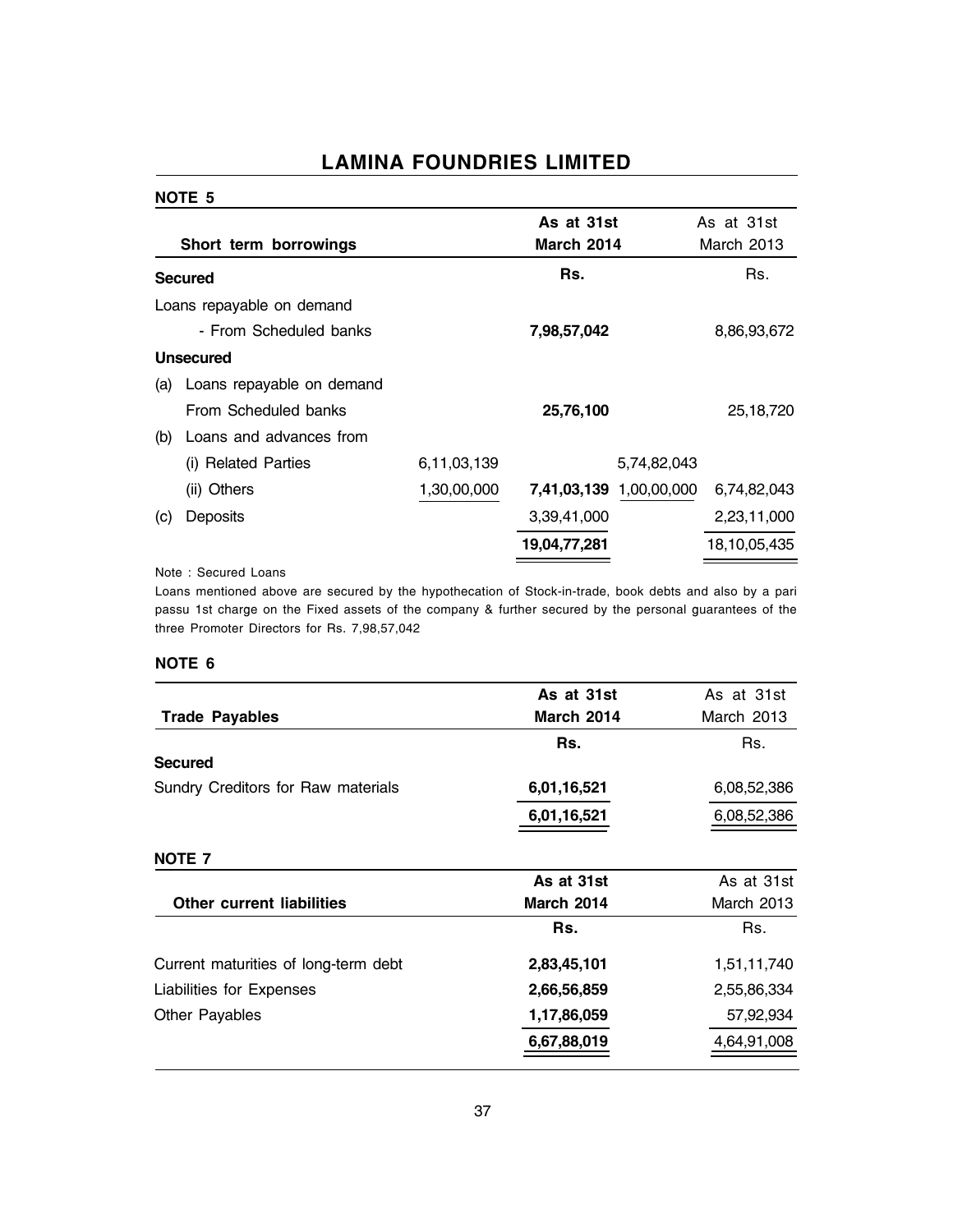### NOTE 8

#### Fixed Assets

| <b>Tangible Fixed Assets</b><br><b>GROSS BLOCK</b> |                                       |                                                  |                                            |                                              | <b>DEPRECIATION</b>                   |                                  |                                      |                                              | <b>NET BLOCK</b>                             |                                       |
|----------------------------------------------------|---------------------------------------|--------------------------------------------------|--------------------------------------------|----------------------------------------------|---------------------------------------|----------------------------------|--------------------------------------|----------------------------------------------|----------------------------------------------|---------------------------------------|
| Particulars                                        | As at<br>31st March<br>2013<br>Rupees | Additions<br>during<br>the year<br><b>Rupees</b> | Deductions<br>during<br>the year<br>Rupees | As at<br>31st March<br>2014<br><b>Rupees</b> | As at<br>31st March<br>2013<br>Rupees | For the<br>year<br><b>Rupees</b> | On Dedu-<br>-ctions<br><b>Rupees</b> | As at<br>31st March<br>2014<br><b>Rupees</b> | As at<br>31st March<br>2014<br><b>Rupees</b> | As at<br>31st March<br>2013<br>Rupees |
| LAND                                               | 21,04,706                             |                                                  |                                            | 21,04,706                                    |                                       |                                  |                                      |                                              | 21,04,706                                    | 21,04,706                             |
| <b>BUILDINGS</b>                                   | 2,62,22,020                           | 2,27,059                                         |                                            | 2,64,49,079                                  | 1,29,48,715                           | 6,97,384                         | $\qquad \qquad -$                    | 1,36,46,099                                  | 1,28,02,980                                  | 1,32,73,305                           |
| PLANT AND<br><b>MACHINERY</b>                      | 21,62,61,700                          | 50,85,728                                        |                                            | 22, 13, 47, 428                              | 12,40,61,272                          | 1,01,79,736                      | $\qquad \qquad -$                    | 13,42,41,008                                 | 8,71,06,420                                  | 9,22,00,428                           |
| <b>VEHICLES</b>                                    | 48,67,118                             | 6,74,960                                         | 11,31,205                                  | 44, 10, 873                                  | 23,16,516                             | 4,01,420                         | 10,71,401                            | 16,46,535                                    | 27,64,338                                    | 25,50,602                             |
| <b>FURNITURE</b>                                   | 16,96,534                             | 28,435                                           |                                            | 17,24,969                                    | 12,98,535                             | 50,052                           |                                      | 13,48,587                                    | 3,76,382                                     | 3,97,999                              |
| <b>TOTAL</b>                                       | 25,11,52,078                          | 60,16,182                                        | 11,31,205                                  | 25,60,37,055                                 | 14,06,25,038                          | 1,13,28,592                      | 10,71,401                            | 15,08,82,229                                 | 10,51,54,826                                 | 11,05,27,040                          |
| PREVIOUS YEAR                                      | 23,19,70,038                          | 1,96,38,289                                      | 4,56,250                                   | 25, 11, 52, 077                              | 13,00,19,251                          | 1,09,46,384                      | 3,40,598                             | 14,06,25,037                                 | 11,05,27,040                                 | 10,19,50,787                          |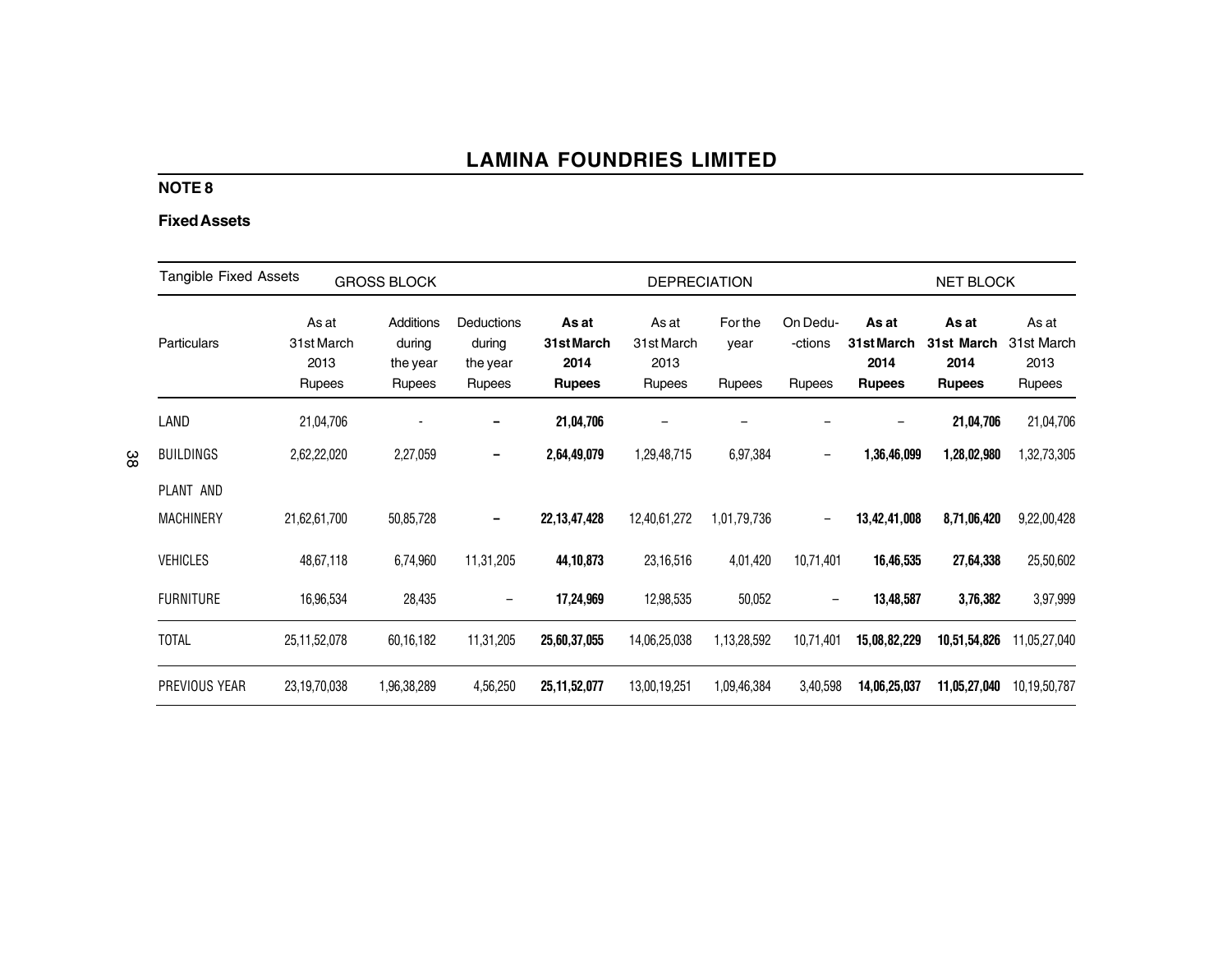#### NOTE 9

|                                  |             | As at 31st   |             | As at 31st        |
|----------------------------------|-------------|--------------|-------------|-------------------|
| <b>Deferred Tax Assets (Net)</b> |             | March 2014   |             | March 2013        |
|                                  |             | Rs.          |             | Rs.               |
| Deferred tax asset               | 1,08,51,989 |              | 1,09,66,264 |                   |
| Less: Deferred tax liability     | 1,04,69,648 | 3,82,341     | 1,04,69,648 | 4,96,616          |
| <b>NOTE 10</b>                   |             |              |             |                   |
|                                  |             | As at 31st   |             | As at 31st        |
| Long term Loans & Advances       |             | March 2014   |             | March 2013        |
| <b>Security Deposit</b>          |             | Rs.          |             | Rs.               |
| - With Mescom                    | 1,09,33,040 |              | 80,16,840   |                   |
| - Other Deposits                 | 13,94,200   | 1,23,27,240  | 20,61,200   | 1,00,78,040       |
| <b>NOTE 11</b>                   |             |              |             |                   |
|                                  |             | As at 31st   |             | As at 31st        |
| <b>Inventories</b>               |             | March 2014   |             | <b>March 2013</b> |
|                                  |             | Rs.          |             | Rs.               |
| Raw Materials                    |             | 50,24,009    |             | 1,01,60,775       |
| Work-in-Progress                 |             | 10,37,20,312 |             | 10,70,11,126      |
| <b>Finished Goods</b>            |             | 31,26,223    |             | 17,29,719         |
| Stores & Spares                  |             | 1,35,46,288  |             | 1,29,32,922       |
| Other Items                      |             |              |             |                   |
| Oils & Lubricants                | 1,21,637    |              | 1,32,886    |                   |
| <b>Building Materials</b>        | 18,519      |              |             |                   |
| Coke                             | 6,90,800    | 8,30,956     | 6,90,800    | 8,23,686          |
|                                  |             | 12,62,47,788 |             | 13,26,58,228      |
| Valuation of Inventories         |             |              |             |                   |

i) Raw materials, Stores & Spares are valued of cost, on average value basis

ii) Work-in-Progress is valued at lower of cost, which includes material, labour & overheads or net realisable value.

iii) Finished goods are valued at lower of cost, which includes material, labour & overheads or net realisable value.

| <b>NOTE</b> |  |  |
|-------------|--|--|
|-------------|--|--|

|     |                                    |             | As at 31st        |             | As at 31st  |
|-----|------------------------------------|-------------|-------------------|-------------|-------------|
|     | Trade receivables                  |             | <b>March 2014</b> |             | March 2013  |
|     | Unsecured, considered good         |             | Rs.               |             | Rs.         |
| (a) | Outstanding for a period exceeding |             |                   |             |             |
|     | six months                         | 1,35,38,862 |                   | 65,75,222   |             |
| (b) | <b>Others</b>                      | 6,43,30,776 | 7,78,69,638       | 4,80,90,136 | 5,46,65,358 |
|     |                                    |             | 7,78,69,638       |             | 5,46,65,358 |
|     |                                    |             |                   |             |             |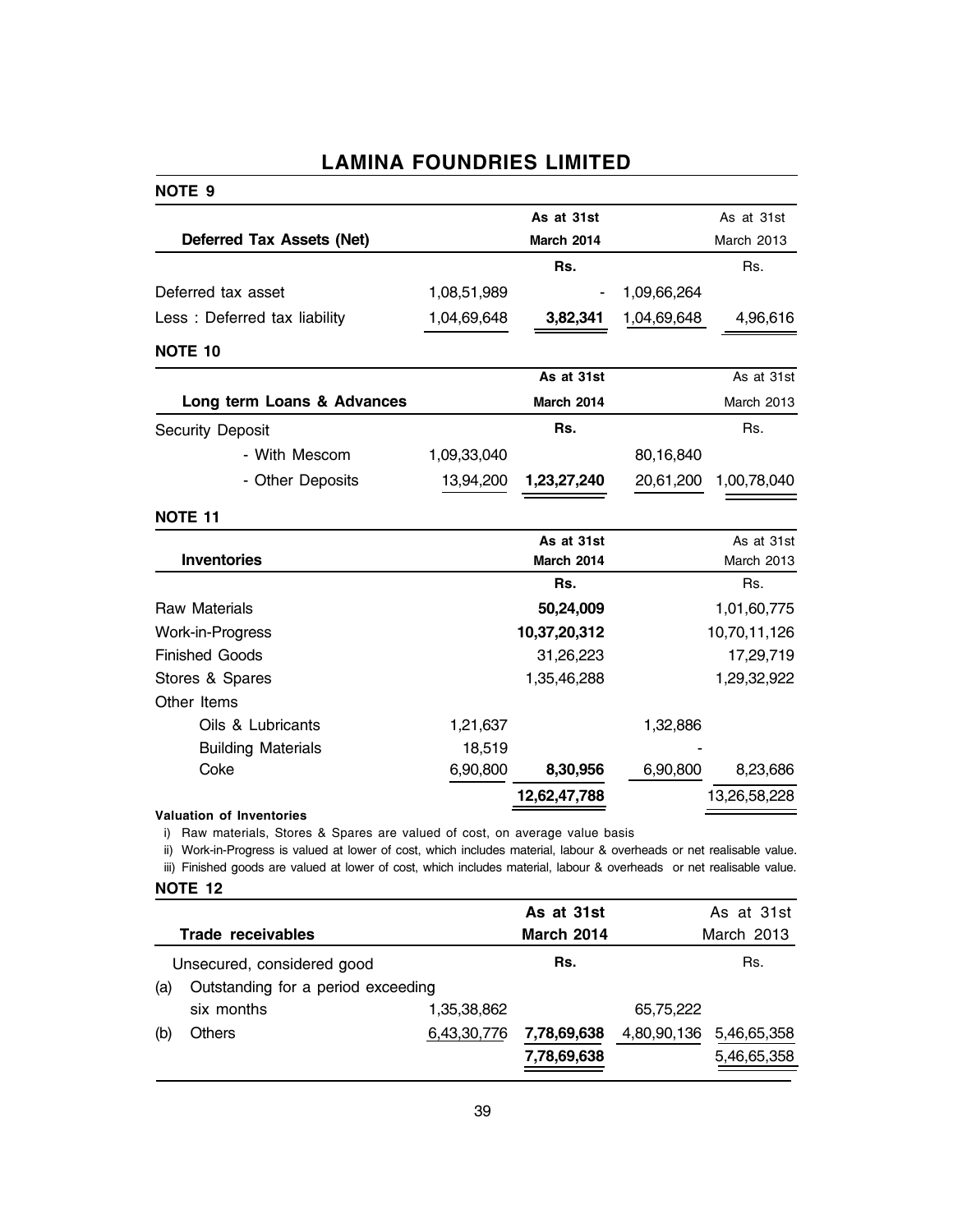### NOTE 13

|     |                              |           | As at 31st        |           | As at 31st |  |  |
|-----|------------------------------|-----------|-------------------|-----------|------------|--|--|
|     | Cash and cash equivalents    |           | <b>March 2014</b> |           | March 2013 |  |  |
| (a) | Balances with banks          |           | Rs.               |           | Rs.        |  |  |
|     | In current accounts :-       |           |                   |           |            |  |  |
|     | <b>Others</b>                | 10,24,328 | 10,24,328         | 4,87,495  | 4,87,495   |  |  |
| (b) | In Fixed Deposits with banks |           |                   |           |            |  |  |
|     | (i) LC Margin Money          | 90,12,849 |                   | 84,94,041 |            |  |  |
|     | (ii) FD margin Money         | 4,20,185  | 94,33,034         | 4,20,185  | 89,14,226  |  |  |
| (c) | Cash on hand                 |           | 1,23,315          |           | 4,63,776   |  |  |
|     |                              |           | 1,05,80,677       |           | 98,65,497  |  |  |
|     |                              |           |                   |           |            |  |  |

### NOTE 14

|                                            |                                                                                                                 | As at 31st                                                                                                                  |                                         | As at 31st  |                                                                                |
|--------------------------------------------|-----------------------------------------------------------------------------------------------------------------|-----------------------------------------------------------------------------------------------------------------------------|-----------------------------------------|-------------|--------------------------------------------------------------------------------|
|                                            |                                                                                                                 |                                                                                                                             |                                         |             |                                                                                |
|                                            |                                                                                                                 |                                                                                                                             |                                         |             |                                                                                |
| or for value to be received                | 65,71,150                                                                                                       |                                                                                                                             | 76,54,674                               |             |                                                                                |
|                                            |                                                                                                                 |                                                                                                                             |                                         |             |                                                                                |
|                                            |                                                                                                                 |                                                                                                                             |                                         |             |                                                                                |
| Prepaid Expenses                           | 21,39,099                                                                                                       |                                                                                                                             | 23,79,234                               |             |                                                                                |
| Payments to suppliers for<br>Capital Goods |                                                                                                                 |                                                                                                                             |                                         |             |                                                                                |
| (unsecured, considered good)               |                                                                                                                 | 2,46,97,016                                                                                                                 |                                         | 1,17,88,981 |                                                                                |
|                                            |                                                                                                                 | 2,4697,016                                                                                                                  |                                         | 1,17,88,981 |                                                                                |
|                                            |                                                                                                                 |                                                                                                                             |                                         |             |                                                                                |
|                                            |                                                                                                                 | <b>Y.E 31st</b>                                                                                                             |                                         | Y.E.31st    |                                                                                |
|                                            |                                                                                                                 | <b>March 2014</b>                                                                                                           |                                         |             |                                                                                |
|                                            |                                                                                                                 | Rs.                                                                                                                         |                                         | Rs.         |                                                                                |
| machined Castings                          |                                                                                                                 | 51,23,80,907                                                                                                                |                                         |             |                                                                                |
| Other Operating Income                     |                                                                                                                 |                                                                                                                             |                                         |             |                                                                                |
| (i) Export Incentives                      | 22,96,539                                                                                                       |                                                                                                                             | 42,47,978                               |             |                                                                                |
| (ii) Sale of Scrap                         | 9,51,130                                                                                                        |                                                                                                                             | 11,78,333                               |             |                                                                                |
| (iii) Sale of Pattern                      |                                                                                                                 |                                                                                                                             | 2,45,000                                |             |                                                                                |
| (iv) Pattern Charges Collected             | 24,66,698                                                                                                       | 57, 14, 367                                                                                                                 | 13,43,686                               |             | 70,14,997                                                                      |
|                                            |                                                                                                                 | 51,80,95,274                                                                                                                |                                         |             |                                                                                |
|                                            | (unsecured, considered good)<br>Export incentive receivable<br><b>NOTE 15</b><br><b>Revenue from Operations</b> | Short term loans and advances<br>Advances recoverable in cash or in kind<br>12,49,270<br>Sales of Products - Unmachined and | <b>March 2014</b><br>Rs.<br>1,47,37,497 | 10,25,276   | March 2013<br>Rs.<br>7,29,797<br>March 2013<br>52,45,98,052<br>53, 16, 13, 049 |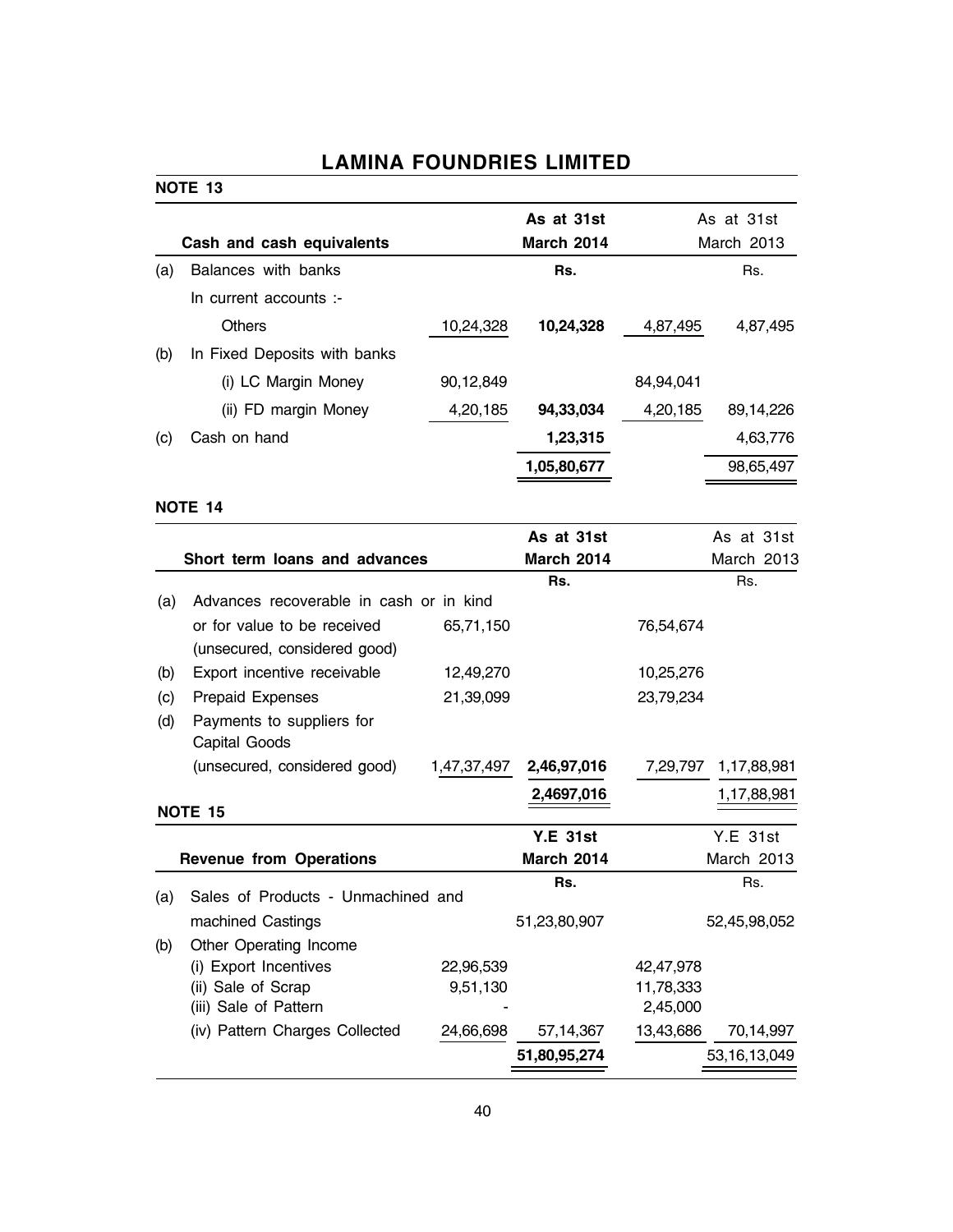|                                                        |           | Rs.                       |                          | Rs.                       |
|--------------------------------------------------------|-----------|---------------------------|--------------------------|---------------------------|
| <b>NOTE 16</b>                                         |           | <b>Y.E 31st</b>           |                          | <b>Y.E 31st</b>           |
| <b>Other Income</b>                                    |           | <b>March 2014</b>         |                          | March 2013                |
| Interest earned<br>(a)                                 |           | 16,08,190                 |                          | 15,15,589                 |
| Misc. Income<br>(b)                                    |           | 13,88,679                 |                          | 24,84,839                 |
|                                                        |           | 29,96,869                 |                          | 40,00,428                 |
| <b>NOTE 17</b>                                         |           |                           |                          |                           |
|                                                        |           | <b>Y.E 31st</b>           |                          | Y.E.31st                  |
| <b>Cost of Materials Consumed</b>                      |           | March 2014                |                          | March 2013                |
| <b>Opening Stock</b>                                   |           | 1,01,60,775               |                          | 89,68,277                 |
| Add: Purchases                                         |           | 19,61,98,595              |                          | 22,92,80,479              |
|                                                        |           | 20,63,59,370              |                          | 23,82,48,756              |
| Less: Closing Stock                                    |           | 50,24,009                 |                          | 1,01,60,775               |
|                                                        |           | 20,13,35,361              |                          | 22,80,87,981              |
| <b>NOTE 18</b>                                         |           |                           |                          |                           |
|                                                        |           | <b>Y.E 31st</b>           |                          | Y.E.31st                  |
| <b>Manufacturing Costs</b>                             |           | <b>March 2014</b>         |                          | March 2013                |
| Stores & Spares consumed                               |           | 1,41,13,123               |                          | 1,43,35,560               |
| Freight Inwards                                        |           | 1,46,98,208               |                          | 1,65,21,601               |
| Power & Fuel                                           |           | 6,46,54,268               |                          | 6,78,29,305               |
| Repairs to Machineries                                 |           | 18,49,250                 |                          | 18,40,796                 |
| Repairs to Buildings                                   |           | 7,00,498                  |                          | 5,31,956                  |
| Other Manufacturing Expenses                           |           | 4,01,72,950               |                          | 3,92,33,156               |
| Lease rent on Building                                 |           | 4,50,000                  |                          | 3,60,000                  |
|                                                        |           | 13,66,38,297              |                          | 14,06,52,374              |
| <b>NOTE 19</b>                                         |           |                           |                          |                           |
| Changes in Inventories of finished goods,              |           | <b>Y.E 31st</b>           |                          | Y.E.31st                  |
| work-in-progress & Stock-in-trade                      |           | <b>March 2014</b>         |                          | March 2013                |
| Opening Stock<br><b>Manufactured Goods</b>             |           |                           |                          |                           |
| Work-in-Progress                                       | 17,29,719 | 10,70,11,126 10,87,40,845 | 34,40,971<br>8,67,77,436 |                           |
| Less: Closing Stock                                    |           |                           |                          | 9,02,18,407               |
| <b>Manufactured Goods</b>                              | 31,26,223 |                           | 17,29,719                |                           |
| Work-in-Progress                                       |           | 10,37,20,312 10,68,46,535 |                          | 10,70,11,126 10,87,40,845 |
|                                                        |           | 18,94,310                 |                          | (1,85,22,438)             |
| <b>NOTE 20</b>                                         |           |                           |                          |                           |
|                                                        |           | <b>Y.E 31st</b>           |                          | <b>Y.E 31st</b>           |
| <b>Employee Benefit Expense.</b>                       |           | <b>March 2014</b>         |                          | March 2013                |
| Salaries, Wages & Bonus                                |           | 4,76,42,859               |                          | 4,75,01,996               |
| Contribution to Provident Fund, Gratuity & other funds |           | 67,90,440                 |                          | 66,75,177                 |
| <b>Staff welfare Expenses</b>                          |           | 36,99,357                 |                          | 34, 34, 110               |
|                                                        |           | 5,81,32,656               |                          | 5,76,11,283               |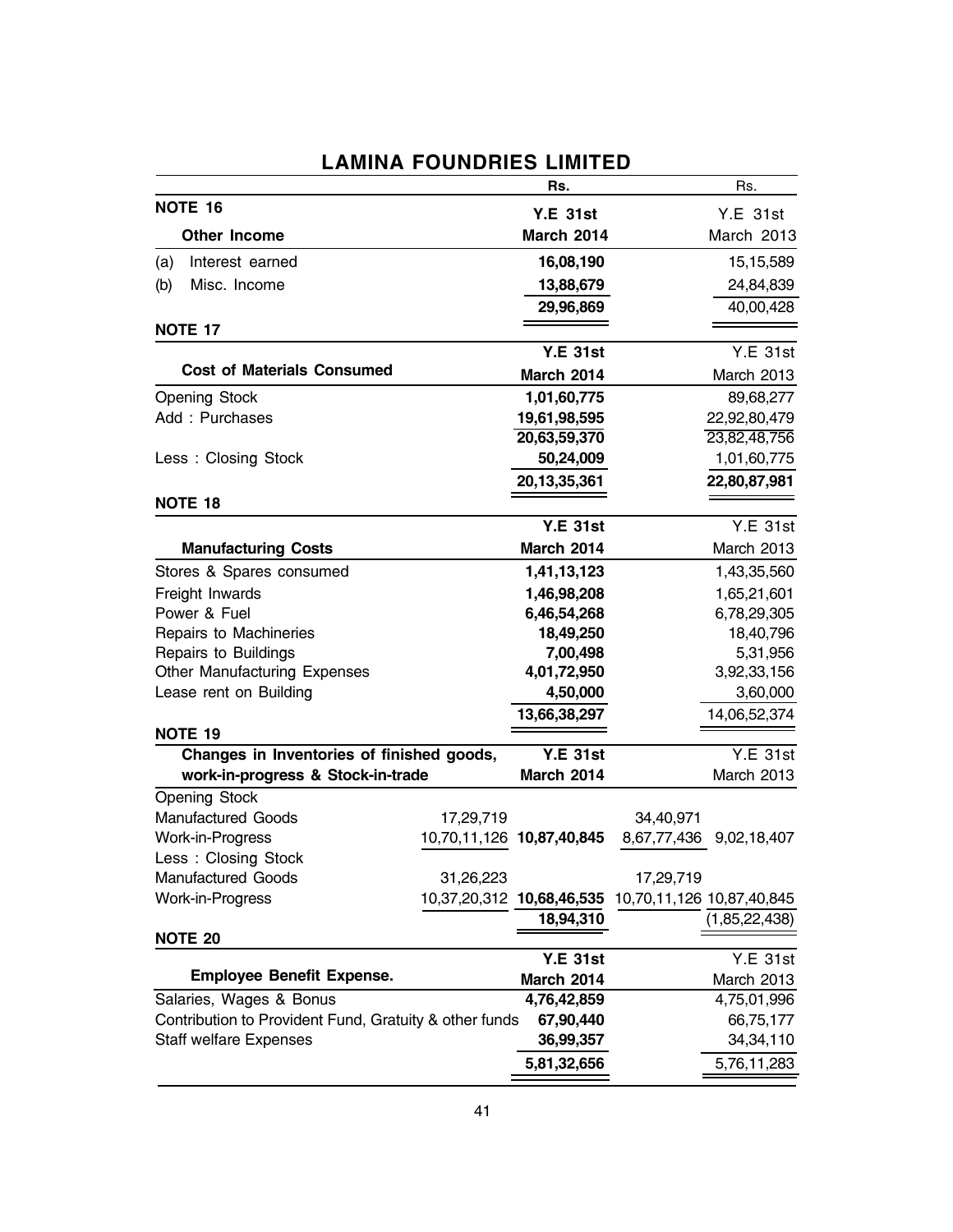| <b>NOTE 21</b>                                                          |        |                   |                   |
|-------------------------------------------------------------------------|--------|-------------------|-------------------|
|                                                                         |        | <b>Y.E 31st</b>   | Y.E. 31st         |
| <b>Finance Costs</b>                                                    |        | <b>March 2014</b> | March 2013        |
|                                                                         |        | Rs.               | Rs.               |
| Interest on Term Loans<br>(a)                                           |        | 39,05,305         | 49,89,517         |
| (b)<br><b>Other Borrowing Costs</b><br>(i) Bank Interest & Bank Charges |        | 2,51,46,540       | 2,47,89,896       |
| (ii) Other Interest & Finance Charges                                   |        | 96,98,686         | 87,39,247         |
|                                                                         |        | 3,87,50,531       | 3,85,18,660       |
| <b>NOTE 22</b>                                                          |        |                   |                   |
|                                                                         |        | <b>Y.E 31st</b>   | <b>Y.E 31st</b>   |
| <b>Other Expenses</b>                                                   |        | <b>March 2014</b> | March 2013        |
|                                                                         |        | Rs.               | Rs.               |
| Freight Forwarding & Clearing                                           |        | 2,16,15,550       | 2,08,89,168       |
| Rates, Taxes & License Fees                                             |        | 6,96,164          | 7,32,070          |
| Advertisements & Sales Promotion                                        |        | 6,26,501          | 6,72,022          |
| Insurance Premium                                                       |        | 7,86,848          | 11,84,788         |
| Postage & Telephone                                                     |        | 3,95,355          | 4,04,347          |
| Printing & Stationery                                                   |        | 4,46,990          | 5,71,694          |
| Directors' Sitting Fees                                                 |        | 1,80,000          | 1,40,000          |
| <b>Internal Audit Fees</b>                                              |        | 50,000            | 50,000            |
| <b>Payments to Auditor:</b>                                             |        |                   |                   |
| As Auditor                                                              | 50,000 |                   | 50,000            |
| For Taxation Matters                                                    | 30,000 |                   | 30,000            |
| For Other Services                                                      | 31,500 |                   | 21,000            |
| Reimbursement of Expenses                                               | 10,290 | 1,21,790          | 7,525<br>1,08,525 |
| Directors' Remuneration                                                 |        | 11,86,532         | 11,50,392         |
| Vehicle Maintenance                                                     |        | 8,48,737          | 10,94,955         |
| Consultancy & Professional Charges                                      |        | 4,25,250          | 5,21,064          |
| Board Meeting & AGM Expenses                                            |        | 1,94,440          | 1,12,805          |
| Security Charges                                                        |        | 16,69,793         | 12,48,771         |
| Service Charges                                                         |        | 1,88,150          | 1,72,500          |
| Miscellaneous Expenses                                                  |        | 11,78,496         | 5,29,694          |
| Income Tax                                                              |        | 3,76,358          | 1,17,023          |
| <b>General Expenses</b>                                                 |        | 10,25,017         | 29,27,585         |
| <b>Travelling Expenses</b>                                              |        | 15,69,606         | 16, 19, 173       |
|                                                                         |        | 3,35,81,577       | 3,42,46,576       |
|                                                                         |        |                   |                   |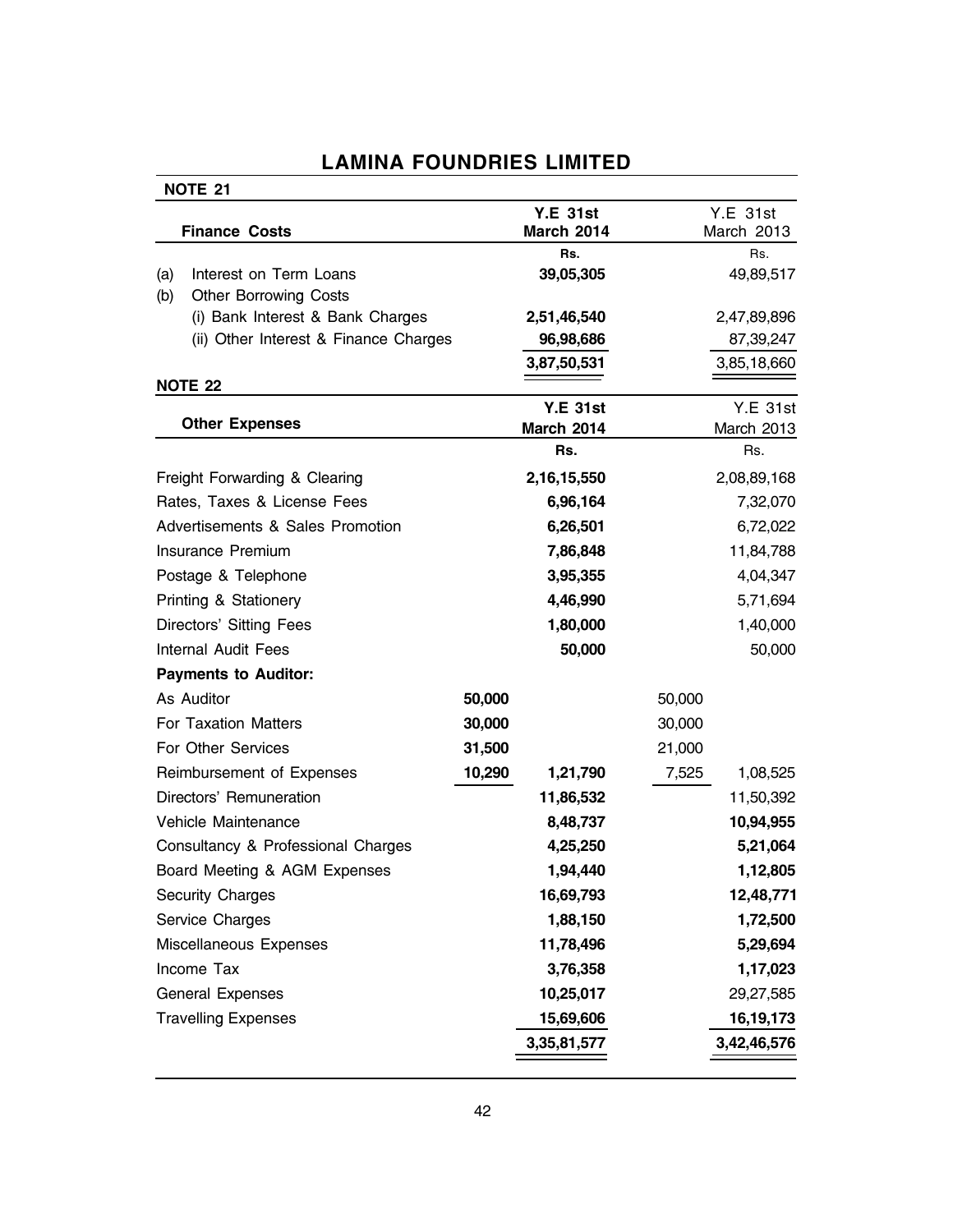|              | NOTE 23                                         |              |                        |      |                    |                  |  |
|--------------|-------------------------------------------------|--------------|------------------------|------|--------------------|------------------|--|
|              |                                                 |              | <b>Y.E 31st</b>        |      |                    | <b>Y.E 31st</b>  |  |
| Deferred tax |                                                 |              | March 2014<br>Rs.      |      | March 2013         |                  |  |
|              | Deferred tax expense on Depreciation            |              | 1,14,275               |      |                    | Rs.<br>10,55,723 |  |
|              | <b>NOTE 24</b>                                  |              |                        |      |                    |                  |  |
|              | <b>Contingent Liabilities &amp; Commitments</b> |              | As at 31st             |      |                    | As at 31st       |  |
|              |                                                 |              | March 2014             |      |                    | March 2013       |  |
| a)           | <b>Guarantees</b>                               |              | Rs.                    |      |                    | Rs.              |  |
|              | Inland Letters of Credit & Bank Guarantee       |              | 5,84,35,789            |      |                    | 5, 35, 78, 459   |  |
| b)           | Other money for which the company is            |              |                        |      |                    |                  |  |
|              | contingently liable                             |              |                        |      |                    |                  |  |
|              | Bills discounted with banks                     |              | 5,67,50,565            |      | 7,84,20,541        |                  |  |
|              | <b>NOTE 25</b>                                  |              |                        |      |                    |                  |  |
|              | Raw materials &                                 |              | For the year ended     |      | For the year ended |                  |  |
|              | <b>Components consumed</b>                      |              | <b>31st March 2014</b> |      | 31st March 2013    |                  |  |
|              |                                                 |              | Value                  | $\%$ | Value              | $\%$             |  |
|              |                                                 |              | Rs.                    |      | Rs.                |                  |  |
| I)           | a) Pig Iron                                     | Imported     |                        |      |                    |                  |  |
|              |                                                 | Indigenous   | 7,08,61,247            | 100  | 6,10,97,800        | 100              |  |
|              |                                                 | <b>Total</b> | 7,08,61,247            |      | 6,10,97,800        |                  |  |
|              | b) Iron Scrap                                   | Imported     |                        |      | 50,53,826          | 4                |  |
|              |                                                 | Indigenous   | 10,27,03,704           | 100  | 13,21,19,144       | 96               |  |
|              |                                                 | Total        | 10,27,03,704           |      | 13,71,72,970       |                  |  |
|              | c) Ferro Alloys                                 | Imported     |                        |      |                    |                  |  |
|              |                                                 | Indigenous   | 89,35,523              | 100  | 95,96,150          | 100              |  |
|              |                                                 | Total        | 89,35,523              |      | 95,96,150          |                  |  |
|              | d) Other Raw materials                          | Imported     |                        |      |                    |                  |  |
|              |                                                 | Indigenous   | 1,88,34,888            | 100  | 2,02,21,062        | 100              |  |
|              |                                                 | Total        | 1,88,34,888            |      | 2,02,21,062        |                  |  |
|              | Il Stores, Spares & Components Imported         |              | 65,870                 |      | 57,230             |                  |  |
|              |                                                 | Indigenous   | 1,40,47,253            | 100  | 1,42,78,330        | 100              |  |
|              |                                                 | <b>Total</b> | 1,41,13,123            |      | 1,43,35,560        |                  |  |